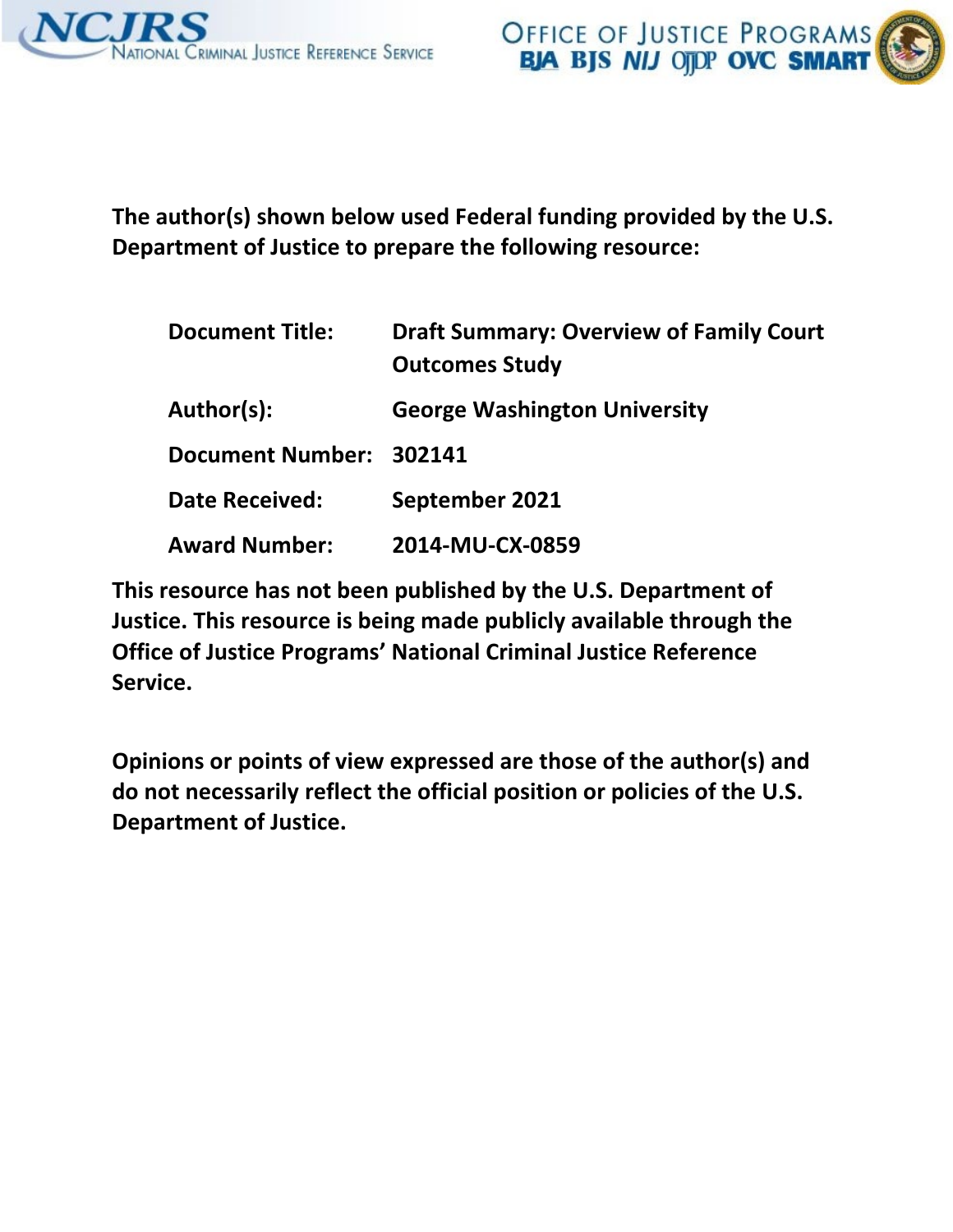## **DRAFT SUMMARY OVERVIEW OF FAMILY COURT OUTCOMES STUDY, Grant 2014-MU-CX-0859**

In custody disputes across the country, protective parents and domestic violence professionals have long asserted that family courts frequently deny true claims of adult partner or child abuse and instead punish protective parents who seek to protect children from a dangerous other parent. The "Child Custody Outcomes in Cases Involving Parental Alienation and Abuse Allegations Study" ("FCO Outcomes Study" or "Study") aimed to gather data on how family courts across the United States are deciding child custody cases when parents accuse each other of abuse and/or parental alienation. It seeks to shed empirical light on a polarized debate between professionals involved in family court and the domestic violence field, as well as litigants on both sides.

A significant part of the debate revolves around the label of "alienation" which is frequently used by professionals and accused parents, against a parent reporting abuse.<sup>1</sup> Anecdotal reports indicate that claims of child abuse are even more problematic in court, and that many protective parents (usually mothers) alleging child abuse are losing custody to the allegedly abusive parent. Reports of severe damage to children forced by courts to be with fathers their protective parents claimed were harmful have been growing. $2$  These claims have gained little

<sup>2</sup> Joyanna Silberg et al, *Crisis in Family Court: Lessons from Turned-Around Cases,* Final Report to the Office on Violence against Women, Dep't of Justice 37 (Sept. 30, 2013), http://www.protectiveparents.com/crisis-fam-court-lessons-turned-around-cases.pdf; Center for Judicial Excellence, *US Divorce Child Homicide Data,*  http://centerforjudicialexcellence.org/cje-projects-initiatives/child-murder-data

1

<sup>1</sup> *See, e.g.,* Dalton, Carbon & Olesen, *High Conflict Divorce, Violence and Abuse: Implications for Custody and Visitation Decisions,* Juv. & Fam. Ct. Journal 11, 23, 29 (Fall 2003)*.* Parental alienation (or "alienation"), while lacking any universal definition, at its essence, is the theory that when a mother and/or child seek to restrict a father's access to the child, their claims of dangerousness or harm are not true, but due to the mother's anger or hostility, or pathology. Alienation is also used, to a lesser extent, by mothers against fathers.

This resource was prepared by the author(s) using Federal funds provided by the U.S. Department of Justice. Opinions or points of view expressed are those of the author(s) and do not necessarily reflect the official position or policies of the U.S. Department of Justice.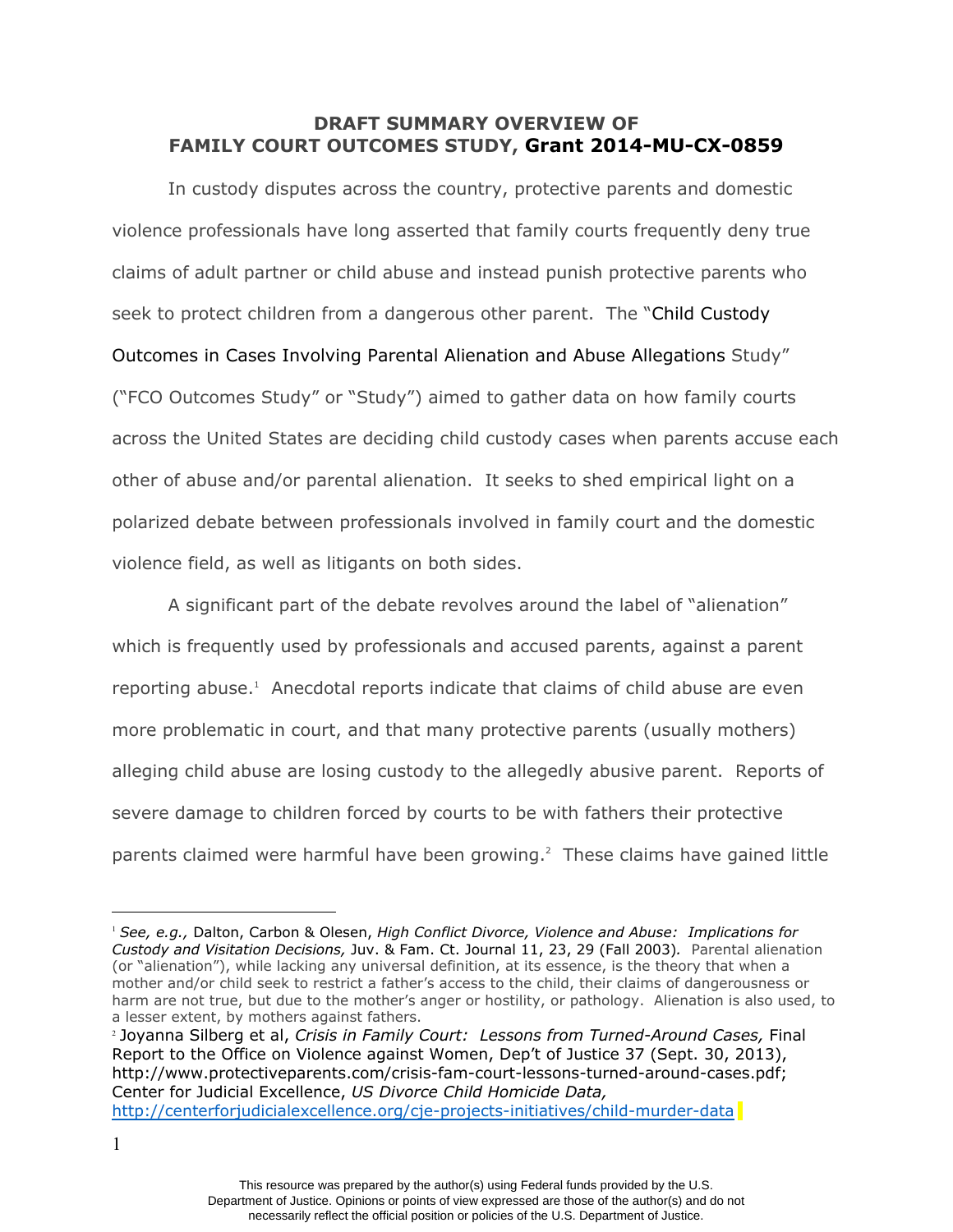alienation is real, and harmful to children.<sup>3</sup> traction among family court professionals and researchers, who sometimes assert that domestic violence professionals are too credulous, many of mothers' abuse clams are in fact false, and abuse experts/advocates don't appreciate that parental

#### **Purpose**

The purpose of the FCO Study is to bring neutral empirical data to bear on this controversy: Whether and to what extent it is true that courts are disbelieving abuse claims and removing custody from parents claiming abuse, whether and to what extent gender impacts these findings, and how cross-claims of parental alienation affect courts' treatment of mothers' and fathers' abuse claims. Specifically, the Study sought to produce data on (i) the rates at which courts credit (believe) different types of abuse allegations raised by either parent against the other; (ii) the rates at which parents win/lose the case, or win/lose custody when alleging any type of abuse against the other parent; (iii) the impact of alienation claims/defenses on (i) and (ii) above; and (iv) the impact of gender on (i), (ii), and (iii) above: that is, do rates of crediting of abuse, wins, or custody losses vary when it is a father alleging a mother's abuse, as compared to a mother alleging a father's abuse?

Overall, the Study sought to produce empirical evidence to determine whether or not the contentions of survivors and the abuse professionals who work with them are supported by the data, and if not, to identify any specific areas-- by state or topic - where there still may be troubling or concerning findings.

#### **Project Design and Methods**

<sup>3</sup> *See, e.g.,* Leslie Drozd and Nancy Olesen, *Abuse and Alienation are Each Real: A Response to a Critique by Joan Meier,* J*.* Child Custody 7:4, 253-265 (2010)*.* 

This resource was prepared by the author(s) using Federal funds provided by the U.S. Department of Justice. Opinions or points of view expressed are those of the author(s) and do not necessarily reflect the official position or policies of the U.S. Department of Justice.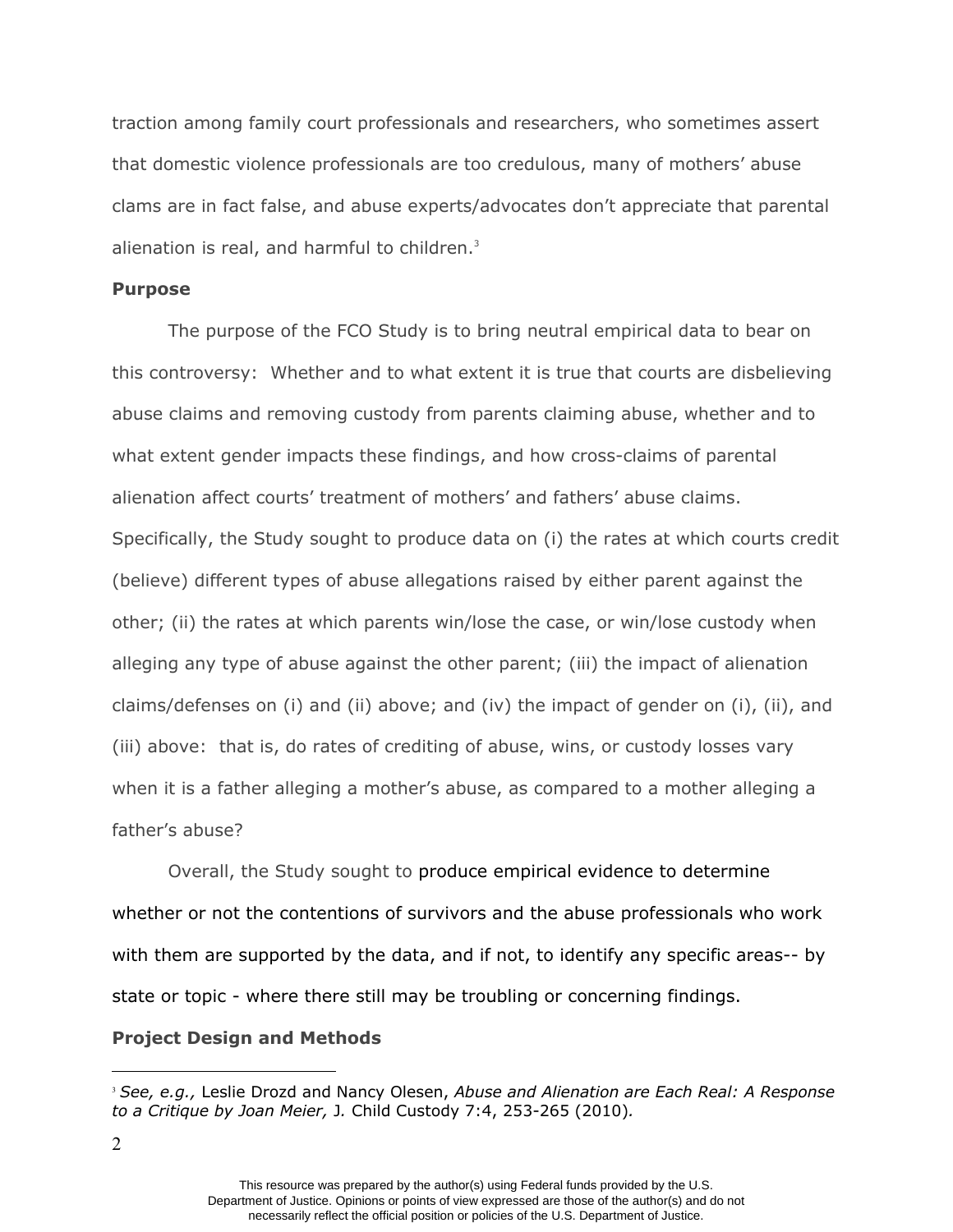Previous smaller studies have examined outcomes within particular jurisdictions.4 The current Study was designed to provide a national overview to assess whether the problems identified in prior localized research are systemic and pervasive. Because there are thousands of custody courts across the country, the only way to gather *national* data on family court outcomes was to examine judicial opinions posted online. Fortunately, by 2015, most appellate court opinions were available online, and, as we learned, so were a surprising number of trial court opinions. The search for published opinions covered the 10-year period from January 1, 2005 through December 31, 2014.

To develop the search and collect the opinions, the Coders and PI reviewed states' differing laws and language to ensure the search did not miss relevant cases. Different search engines and databases were explored and compared, and different search strings were tested. Ultimately, a search string of over 10 lines of search terms was constructed and applied; the LEXIS search netted over 15,000 potentially relevant cases. From these, two Coders triaged out cases that did not pertain to *private custody* litigation (e.g., cases brought by state agencies), cases involving same sex parents, state-initiated cases, etc. $5$  Ultimately the complete dataset consisted of 4338 cases.

Although the dataset is broad, including cases addressing visitation, joint custody, relocations and other matters, we decided the best way to manage the complexity of the dataset would be to start by limiting our focus to three core outcomes (crediting of abuse, custody outcomes, and wins (i.e, which parent won

<sup>4</sup> *See* Joan Zorza and Leora Rosen, Guest Editors' Introduction, VIOLENCE AGAINST WOMEN 11:8, 983-990 (Aug. 2005) (summarizing and contextualizing a series of empirical studies in various regions of custody and visitation outcomes where domestic violence is alleged). <sup>5</sup> *See* Coding Manual at 3, describing categories that were excluded from the study.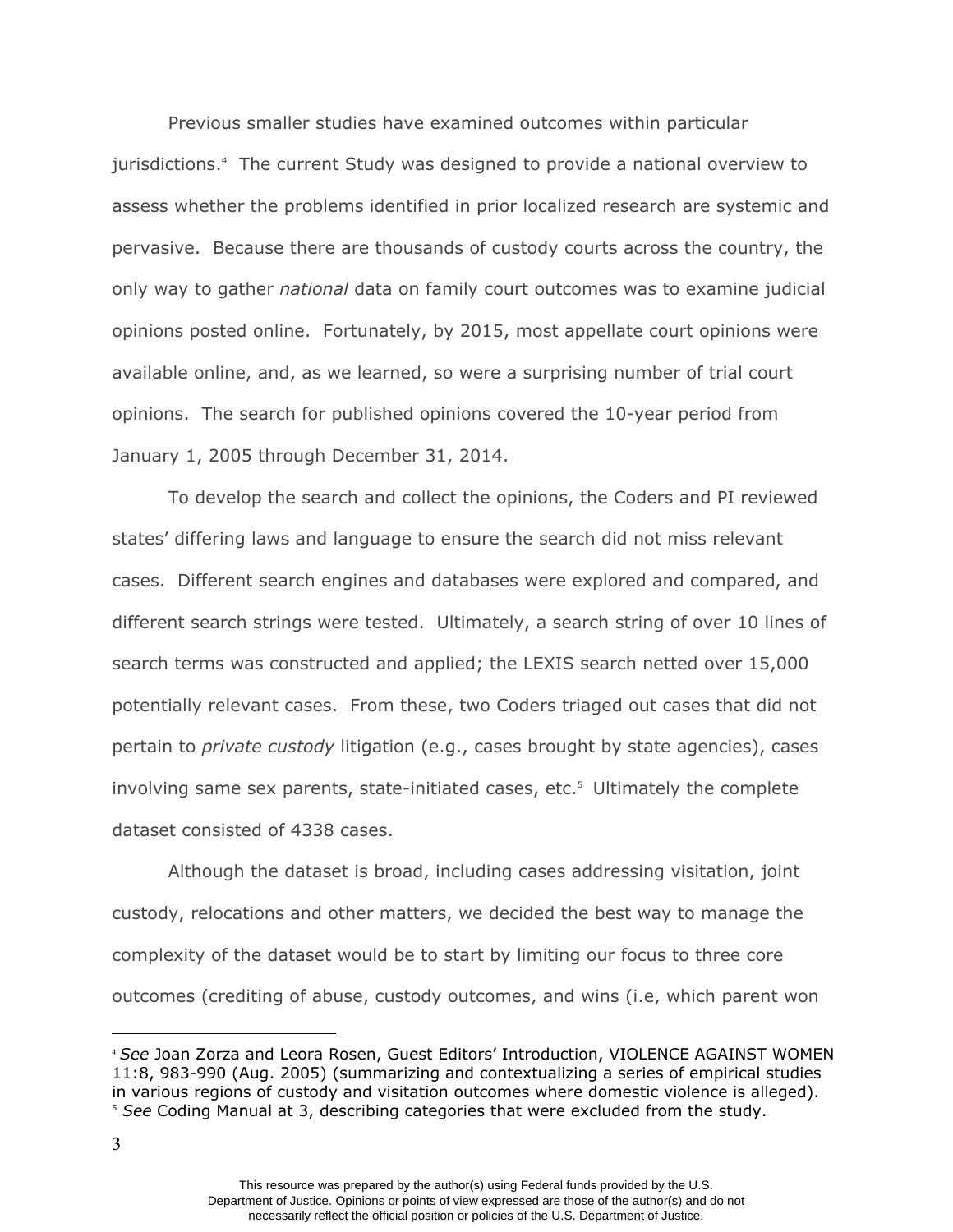claims, i.e., where one parent accuses the other of abuse or alienation. We the case, regardless of the requests involved)). We also wanted to start by analyzing only the cleanest, most paradigmatic cases involving abuse and alienation therefore excluded from the first set of analyses cases with "third party" victims (e.g., a new or old partner), "mutual abuse" cases, "non-specific"<sup>6</sup> abuse claims, and "AKA"7 claims. This reduced, cleaner "**analytic dataset"** consists of 2351 cases.

After completing the analyses of the analytic dataset, we then constructed an expanded dataset consisting of all cases containing abuse (intrafamilial and extrafamilial) claims, the "**all abuse**" dataset, which consists of 2794 cases. While this dataset rolls in cases where a parent is accused of abusing an outside individual (i.e., not in the family at issue in the litigation), it continues to exclude all cases in which both parents accused the other of abuse ("mutual abuse"). **Important caveat:** Since our "data" consists of judicial opinions, which sometimes fail to specify all allegations by each party, it is likely that some of the 3669 "non-alienation" cases included alienation claims which were not deemed significant enough for the court to mention; the same is likely true with regard to abuse in the 357 opinions we coded as "non-abuse" (or "pure alienation"). It is likely that if a court does not mention it in the opinion, the factor played little role in the outcome.

<sup>6</sup> This code was used when it was not possible to identify whether the abuse alleged was domestic violence, child physical or sexual abuse, or mixed forms.

<sup>&</sup>lt;sup>7</sup> Although the study focuses on cases with abuse or alienation claims, it does include opinions which described a parent's negative behavior in a manner similar enough to an alienation analysis to be coded as "AKA" ("also known as") cases.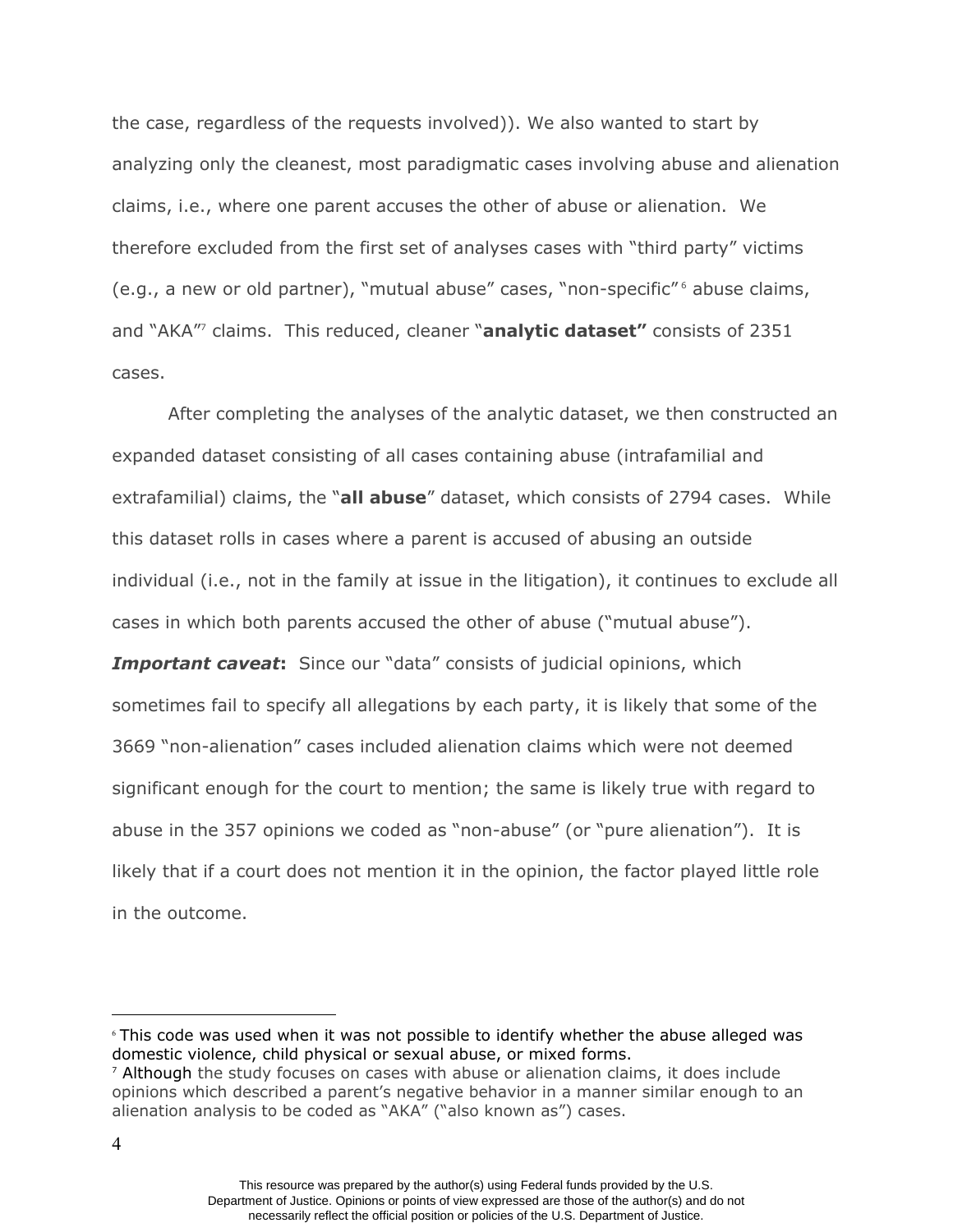Coders analyzed each opinion and coded 45 items (most with multiple suboptions), such as which parent started out with physical possession of the children, whether either parent alleged alienation or abuse, whether the court credited the abuse or alienation claims, and what the court ordered. They also coded for the presence and opinions of custody evaluators or Guardian Ad Litems, for evidence of corroboration of abuse claims, and many other items. Definitions of coded items are all contained in the Coding Manual. *See* DOCUMENTATION Appendix B.

#### **Data Analysis**

 variables for the quantitative analyses. *See* DOCUMENTATION Appendix C. Once the coding process was complete, the spreadsheets of coded data were transmitted to the statistical consultant who entered them into Stata for quantitative analysis. The PI and consultant Dickson developed analyses for the statistical consultant to complete, reviewed the output, and, through numerous iterations, refined, corrected, and amplified on the particular analyses. New codes were created by the statistician in order to perform these analyses. All codes used in the quantitative analyses conducted are described and defined in the separately submitted Codebook, which indicates inclusions, exclusions and newly created

 gender in custody switches when various forms of abuse or alienation were claimed. In addition to running frequencies and simple correlations between factors and outcomes, logistic regression was used (primarily with the **All Abuse** dataset) to control for factors that may affect key outcomes, such as differences between trial court and appellate court opinions; differences among states; and the role of While the majority (84%) of cases in the dataset are appeals, hundreds of trial court opinions are also included. The regression analyses indicate, not surprisingly,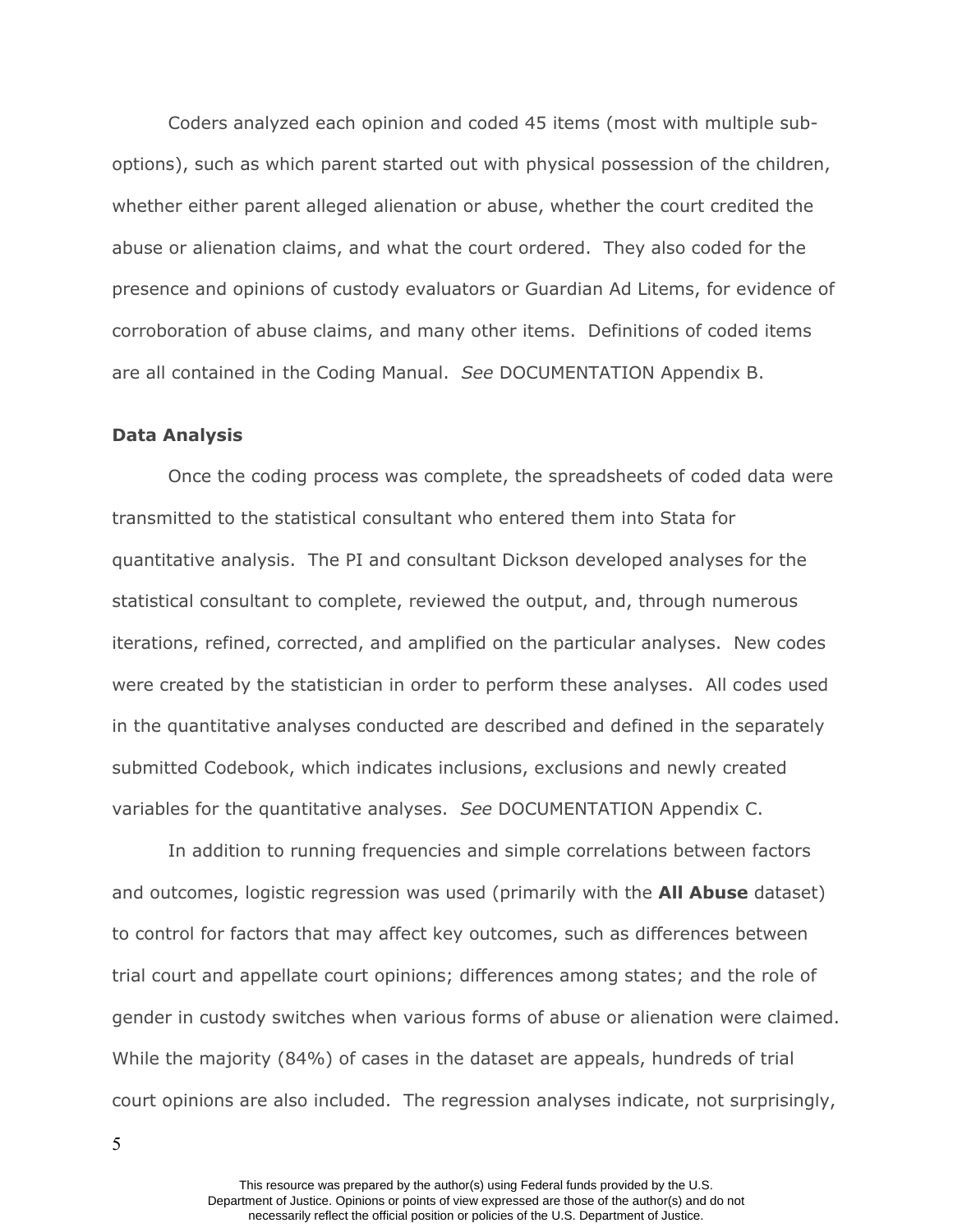that parents who lost custody are over-represented in appeals - *i.e*, the frequency at which custody switches occur is lower (for both genders) among trial court opinions. However, the impact of gender on outcomes is the same among cases that were appealed and those that were not.

#### **Findings**

Cases were coded for partner abuse (DV), child physical abuse (CA) and child sexual abuse (CSA), as well as mixed forms of abuse, i.e., DV + CA or CSA (DVCh) and CA + CSA (CACSA). Altogether, these five categories constitute the coded abuse types. In addition, two primary **outcomes** were analyzed: **Custody switches**, in which one parent started with primary custody, and the other parent was awarded primary or full custody by the court; and **win rates**, where winning captured the parent who "substantially won," i.e., received all or part of their own custody/visitation request, or defeated the other parent's request.

DOCUMENTATION Appendix B (Coding Manual) at 7. For purposes of this report, we focus primarily on crediting of abuse and custody switches. Win rates will be discussed in future publications where there is greater opportunity to contextualize.

The following findings are summarized below:

#### **Analytic Dataset (only intrafamilial abuse and alienation):**

- (1) What happens when mothers report fathers' intrafamilial abuse to family court (where there is no alienation defense)?
	- i. Rates of courts' crediting abuse claims
	- ii. Rates of custody losses
- (2) What happens when mothers report fathers' intrafamilial abuse to family court, and fathers cross-claim alienation ("PARADIGM" CASES)? Comparison to AKA cases
- (3) Selected Reverse-Gender Comparisons of the above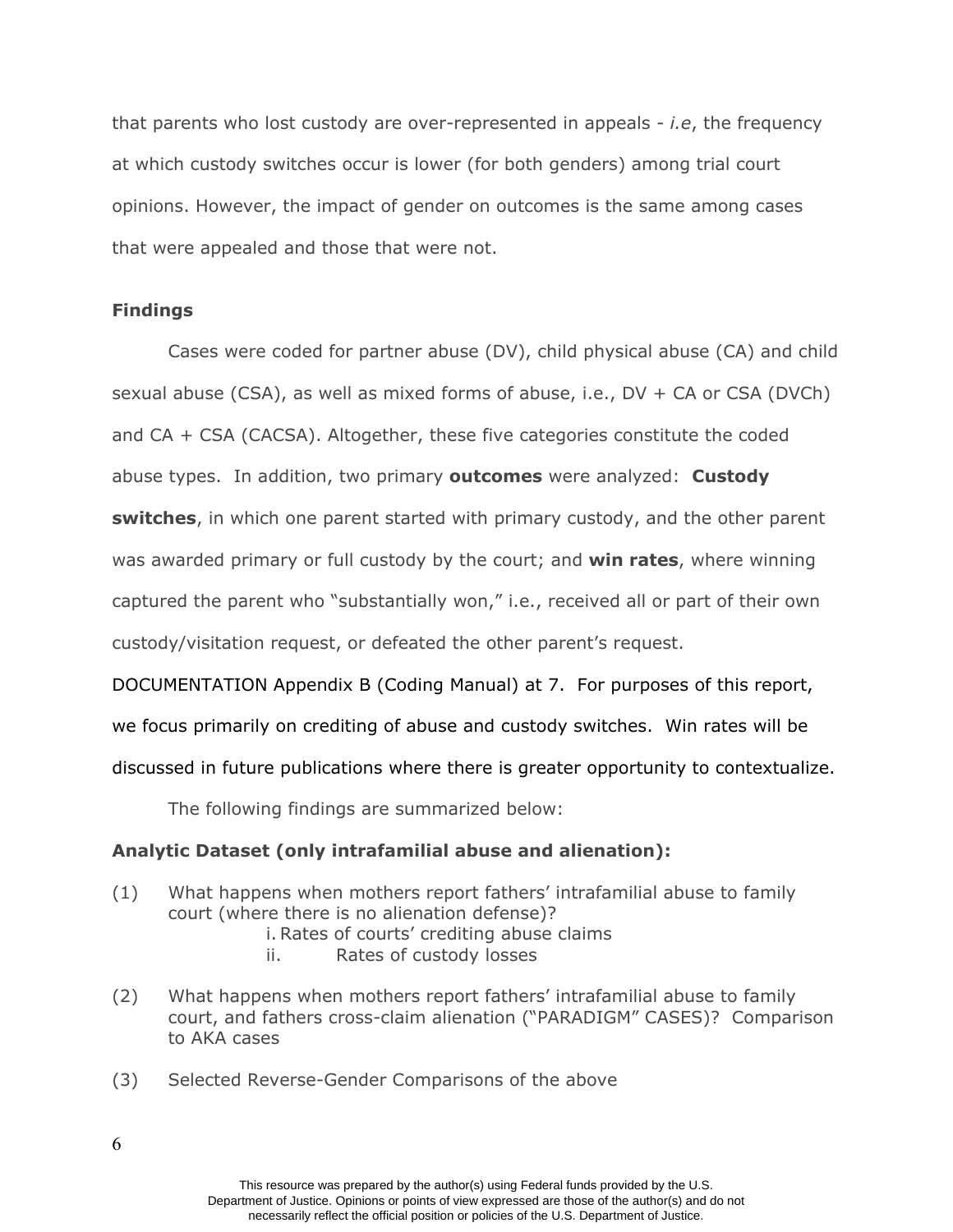#### **All Abuse Dataset (all cases with claims of abuse by a parent, including extrafamilial victims)**

(4) What happens when either parent reports abusive conduct by the other parent – including alienation, "aka" cases, and non-alienation cases

i. Rates of crediting of abuse (by type)(both genders)

- ii. Rates of custody losses (both genders)
- iii. Presence of corroboration, GALs, custody evaluators

The following text reports our findings for the above four categories.

-------------------------------------------------------------------------------

# **ANALYTIC DATASET (intrafamilial abuse only)**

### **(1) ABUSE CASES – No Alienation Cross-claim**

This portion of the dataset contains 1946 cases in which abuse was alleged

by a mother, but alienation was not alleged by the father.<sup>8</sup>

### **A. CREDITING OF ABUSE**

#### **Rates at which courts credited Mothers' claims of Fathers' abuse:**

| Domestic violence (DV) <sup>9</sup> : | 45% (517/1137) |
|---------------------------------------|----------------|
| Child physical abuse (CPA):           | 27% (73/268)   |
| Child sexual abuse (CSA):             | 15% (29/200)   |
| Mixed DV with CA or CSA (DVCh):       | 55% (165/302)  |
| Mixed CA & CSA (CACSA):               | 13% (5/39)     |
| Overall:                              | 41% (789/1946) |

<sup>&</sup>lt;sup>8</sup> The study contains data on reverse-gender cases, but the numbers are very small because it is relatively rare that fathers have physical possession of the children when the case begins. Selected gender comparisons are made below.

<sup>9</sup> The categories "domestic violence," "child physical abuse" and "child sexual abuse" include only cases where that was the sole type of abuse claimed. Where different types of abuse were alleged, they are captured in the "mixed" categories (DVCh or CACSA). When coding whether abuse claims were credited, coders coded mixed abuse cases as "credited" if *one or both* of the types of abuse was credited.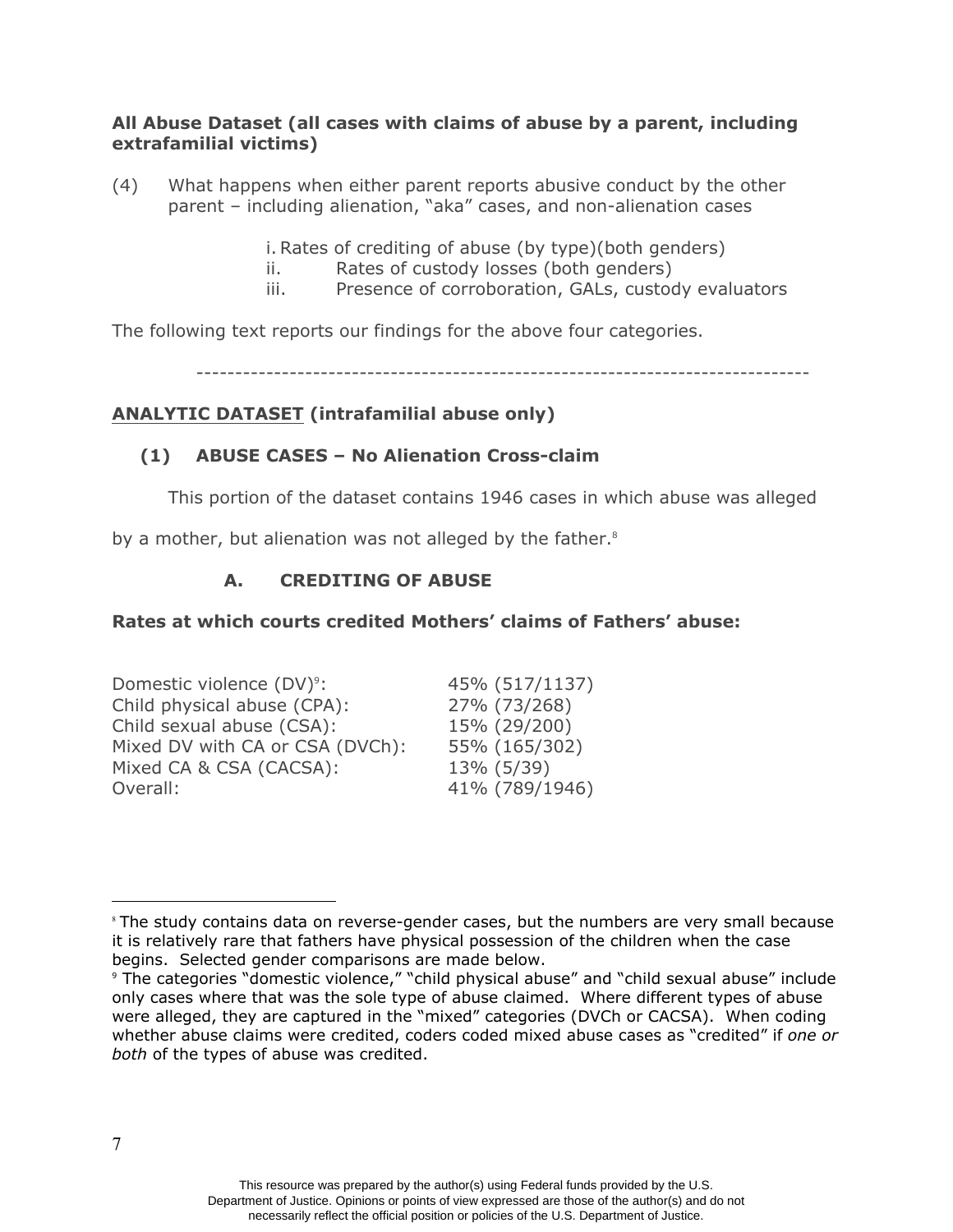

**Commentary:** Several conclusions can be drawn from these data: First, looking at mothers' claims of abuse, generally, less than half (41%) of any type of abuse claims are credited. This is a low rate of crediting overall. Moreover, mothers' claims of child abuse are credited even less often than their claims of partner abuse. The odds of a court crediting a child physical abuse claim are 2.23 times lower than the odds of its crediting a domestic violence claim (CI [1.66-2.99](https://1.66-2.99)). Overall, child sexual abuse is very rarely accepted by courts (15%). Research indicates that child sexual abuse claims in custody litigation have been found valid at far higher rates.<sup>10</sup>

These findings support protective parents' complaints that courts are not protecting at-risk children from future abuse. The data also refute assertions that women frequently succeed in falsely claiming abuse in court; on the contrary, the data indicate that women's reports of even intimate partner violence are *disbelieved more often than not.* While this study does not determine the accuracy of courts' beliefs or disbelief in mothers' abuse claims, other research can be brought to bear on that question. (This issue will be addressed in future publications).

# **B. CUSTODY LOSSES - no alienation defense**

Focusing on cases where it was determined that mothers started with possession of the children, and alleged some type of abuse by the father, the data show mothers losing custody in 26% (284/1111) of cases. Broken down by type of abuse alleged $11$ :

<sup>10</sup> Objective outside research has concluded that child sexual abuse claims made in custody litigation are likely valid more than half the time. *See* Kathleen Colbourn Faller, *The Parental Alienation Syndrome: What is it and What Data Support it?* Child Maltreatment 3:2 100, 107 (1998) (describing variety of studies finding that 50-72% of child sexual abuse claims are likely valid).

 $11$  "Alleged" means the abuse claim may or may not have been credited.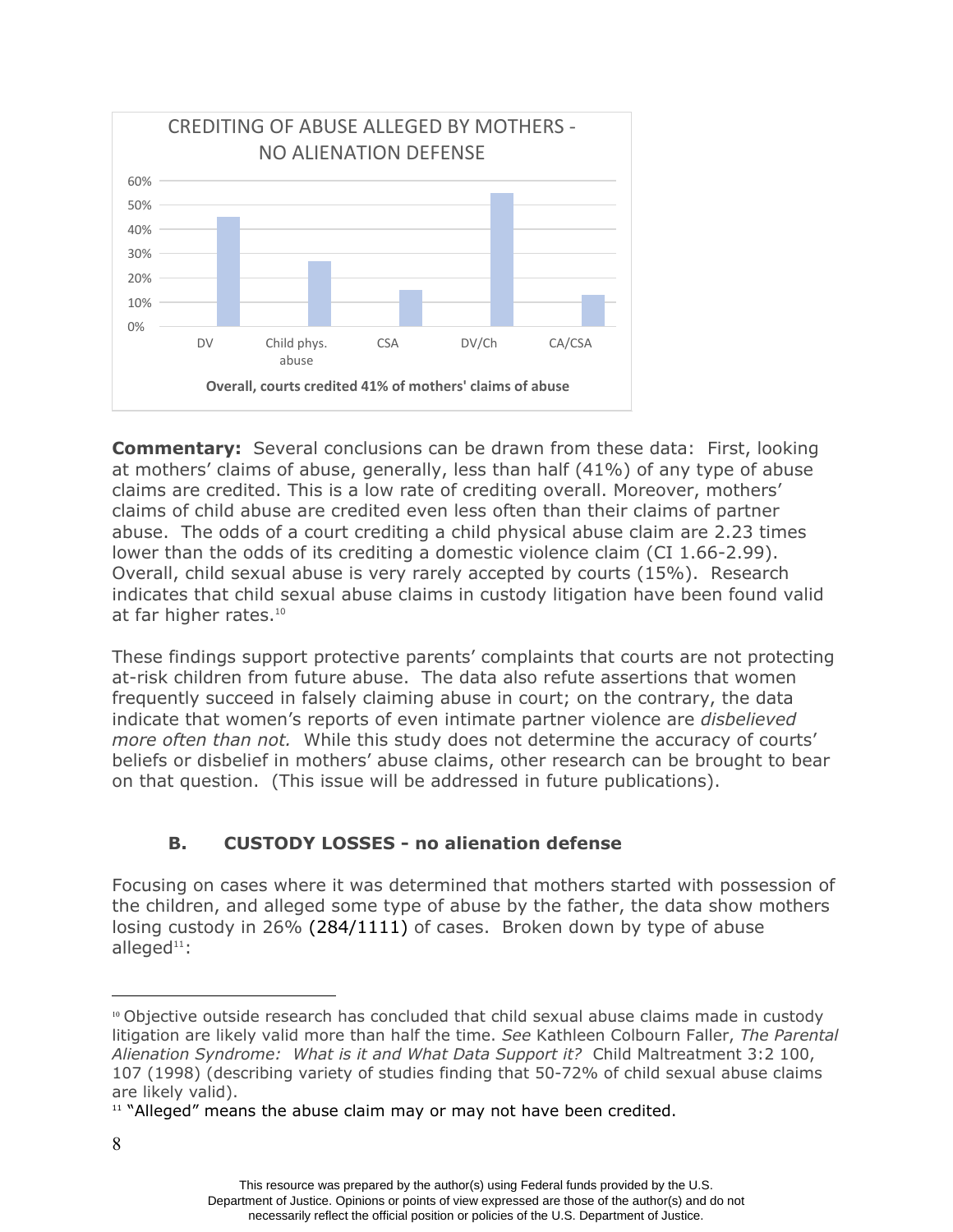### **Custody Switch to Father by Type of Abuse Mother** *Alleged*

| 23% (149/641)  |
|----------------|
| 29% (39/135)   |
| 28% (37/131)   |
| 26% (48/182)   |
| 50% (11/22)    |
| 26% (284/1111) |
|                |

Remarkably, 14% (63/443) of mothers lost custody **even when the court credited the father's abuse**:

### **Custody Switch to Father when Courts** *Credited* **Fathers' Abuse**

| 14% (43/303)   |
|----------------|
| 20% (7/35)     |
| $0\%$ $(0/23)$ |
| 13% (13/103)   |
| $0\%$ $(0/4)$  |
| 14% (63/468)   |
|                |

 child, they do not switch custody from the mother to the father. However, times. $^{12}$ One interesting finding: When courts believe a father had sexually abused his when they believe the father committed child physical abuse or intimate partner violence, they do switch custody to him approximately 1.4 out of every 10



**Commentary:** These data powerfully affirm the reports from the field, that women who allege abuse - particularly child abuse - by a father are at significant risk (over 1 in 4) of losing custody to the alleged abuser. (Importantly, this rate applies even in cases where the fathers appear not to

<sup>&</sup>lt;sup>12</sup> Odds ratios are included herein only when statistically significant.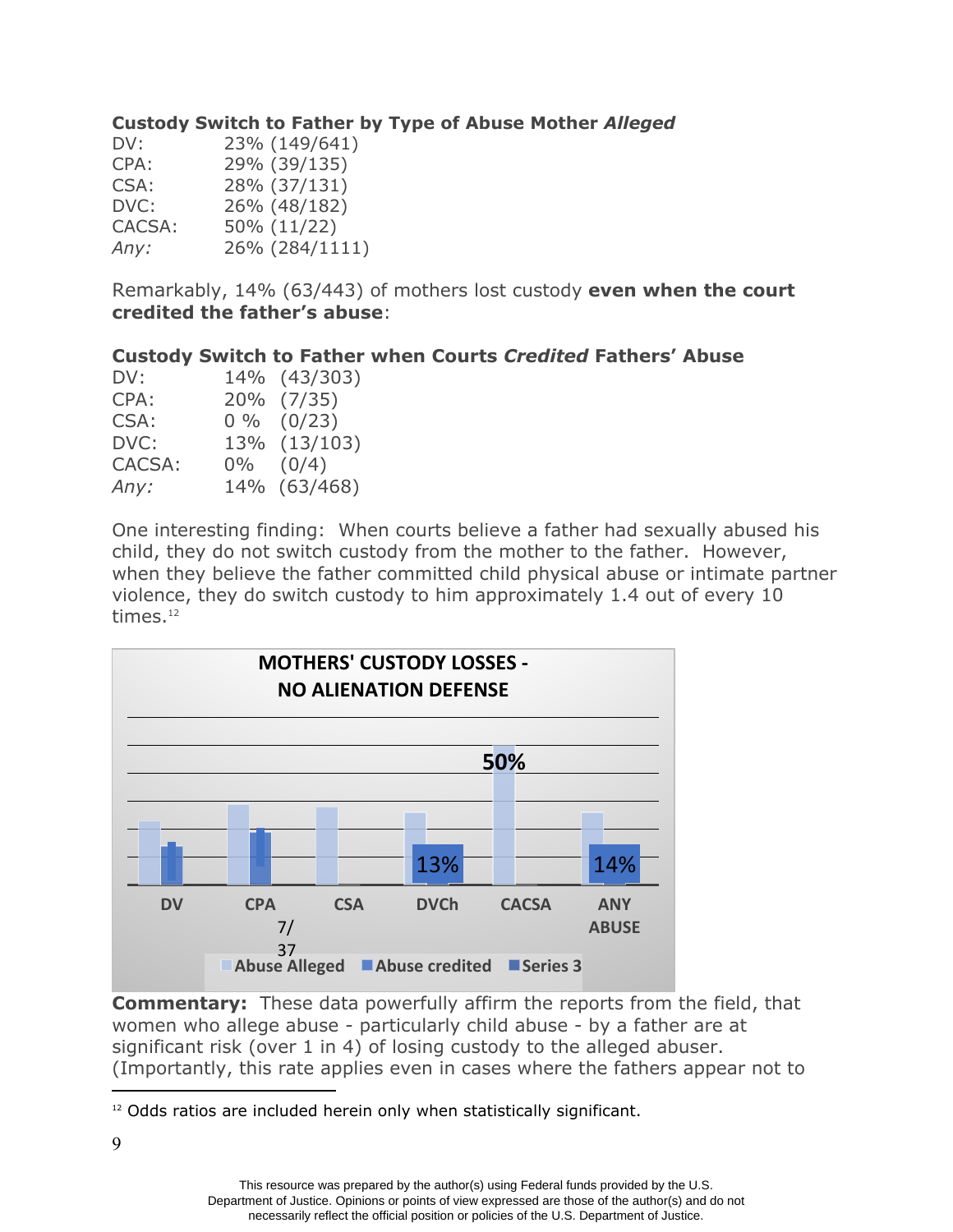have claimed alienation to defeat the abuse claim.) Even when courts find that fathers **have** abused the children or the mother, they award them custody 14% of the time. **In cases with credited child physical abuse claims, fathers win custody 19% of the time.**

alleging both forms of child abuse than when they allege child sexual abuse alone. $^{13}$  [penalty.14](https://penalty.14) The pilot study, however, did not differentiate between cases where claims that creates a notable "penalty" against mothers. It is also notable that when mothers report mixed types of child abuse (sexual and physical) their custody losses skyrocket (from under 30% (39/135) up to 50%)(11/22). In effect, mothers have 2.5 times the odds of losing custody when This finding diverges from the pilot study finding of a "child sexual abuse" multiple types of abuse were – and those where only one type of abuse was alleged. Therefore the pilot data analysis may may have masked what this study suggests –that it is the combination of child physical and sexual abuse

# **(2) PARADIGM CASES: Mother alleges abuse; Father claims alienation**

# **A. CREDITING OF ABUSE**

There were  $669$  cases in which one parent made an alienation<sup>15</sup> claim against the other. In 312 of these there were cross-abuse-and-alienation claims. Two hundred and twenty two (222) of these met our definition of paradigmatic cases: mothers accused fathers of abuse and fathers accused mothers of [alienation.16](https://alienation.16) In these paradigm cases, mothers' abuse claims were credited at even lower rates than in the cases discussed above (when the father made no alienation claim):

<sup>&</sup>lt;sup>13</sup> This finding is significant at the P < .05 level (CI 1.01 – 6.36).

<sup>14</sup> *See* J*oan* S. Meier and Sean Dickson, Mapping Gender: Shedding Empirical Light on Family Courts' Treatment of Cases Involving Abuse and Alienation, 35 J. Law & Inequality 311, 329 (2017)(finding that mothers were 5.3 times more likely to lose custody if they alleged the father sexually abused their child than if they alleged he abused themselves).  $15$  We conservatively only coded cases as alienation cases if the court used that word. When courts used similar analyses but different language, cases were coded as a.k.a. ("AKA") cases. AKA cases included in the study were limited to those in which courts expressly found one parent *committed* such conduct, not those in which it was claimed but not found by the court. While we do not include the AKA cases in our alienation analyses because the AKA cases are limited to credited cases, some limited observations about AKA cases can be made. *See ----, infra.* These cases are also ripe for secondary analyses.

 $16$  The small number of paradigmatic cases (222) – and of cases with explicit alienation claims by either parent  $(669)$  in the entire dataset – is surprising to the researchers, and warrants discussion in future publications. There were also 304 pure AKA cases (and another 43 which also contained explicit alienation claims, and were therefore included in the alienation analyses).

This resource was prepared by the author(s) using Federal funds provided by the U.S. Department of Justice. Opinions or points of view expressed are those of the author(s) and do not necessarily reflect the official position or policies of the U.S. Department of Justice.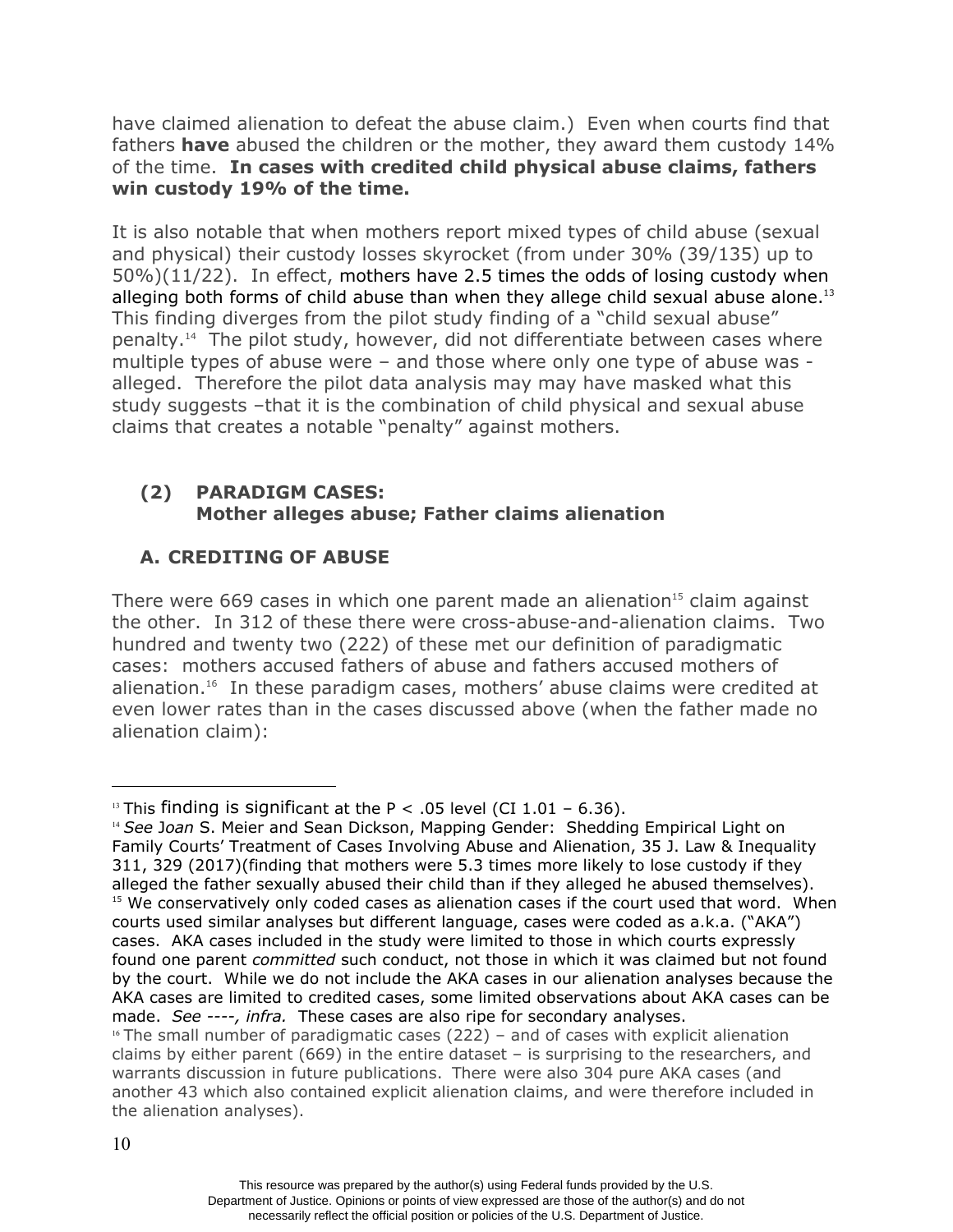# **Rates at which Courts Credited Mothers' Abuse Claims when Fathers Claimed Alienation, by type of abuse:**

| DV:    | 37% (28/76) |
|--------|-------------|
| CPA:   | 18% (4/22)  |
| CSA:   | 2% (1/51)   |
| DVCh:  | 31% (17/55) |
| CACSA: | 5% (1/18)   |



The comparison of rates of crediting of abuse claims when fathers cross-claim alienation to the rate of crediting abuse claims when the father does not claim alienation can be seen in the chart above. These data indicate that

- alienation claim; and When Fathers cross-claim alienation, courts are more than twice as likely to *dis*believe Mothers' claims of (any) abuse than if fathers made no
- When Fathers cross-claim alienation, courts are almost **4 (3.9) times more likely to disbelieve** Mothers' claims of **child abuse** than if fathers made no alienation claim.

**Commentary:** This comparison shows that courts are significantly less likely to credit abuse claims when fathers invoke parental alienation. Among these cases, there is also an even greater drop in the crediting of child abuse than in the non-alienation cases: Rates of crediting of child abuse in this population are so low as to be approaching zero. In short, these correlations show that fathers' alienation claims are remarkably effective in undermining (discrediting) mothers' allegations of child abuse. When a father claims a mother is alienating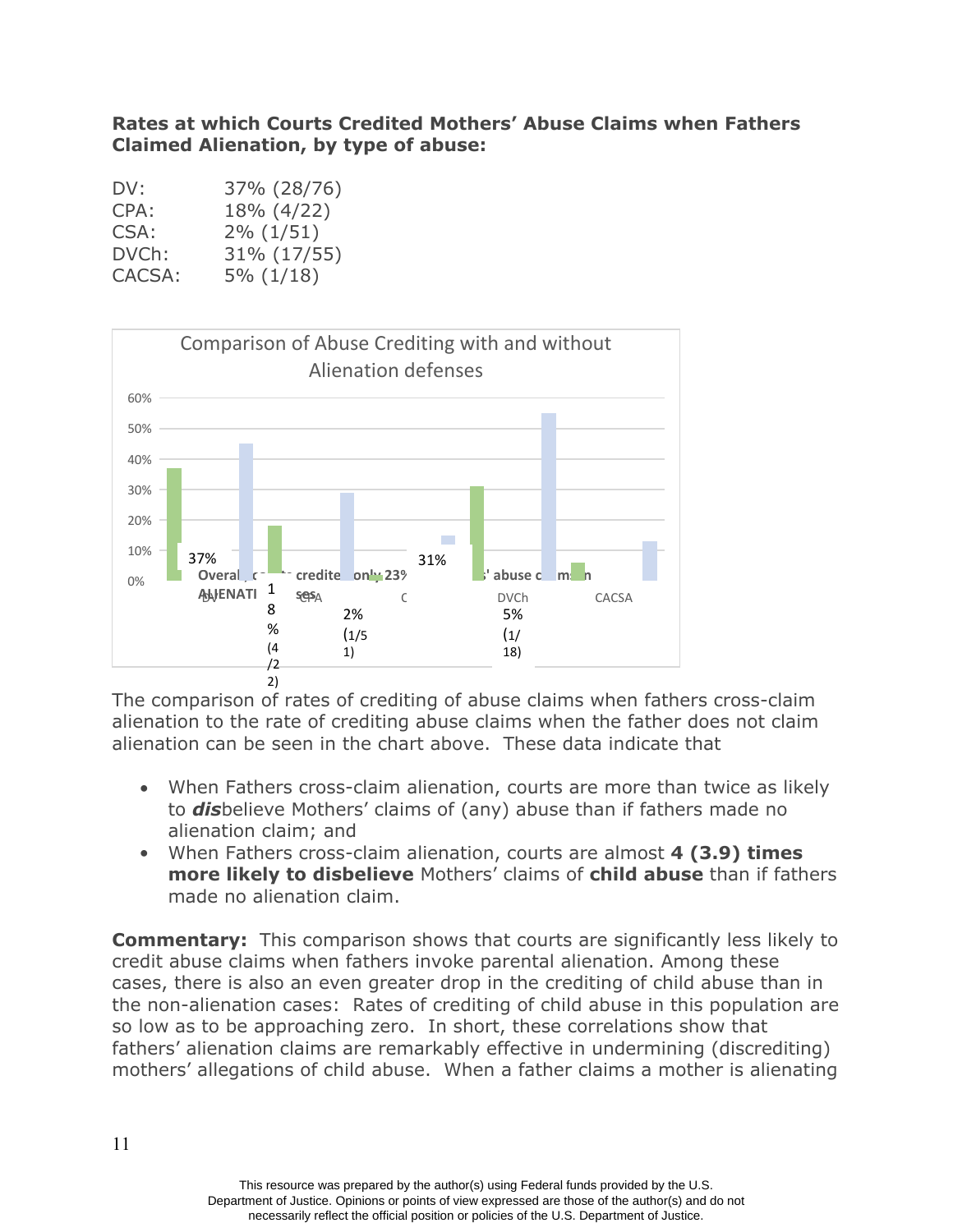the children from him, a mother's abuse claim is 2.3 times less likely to be credited than when he doesn't.

asserted that it is different from PAS and should not be used in the same way.<sup>17</sup> Given that parental alienation syndrome ("PAS") was created specifically as a rationale for rejecting child sexual abuse claims, it is perhaps not surprising that alienation theory continues to be particularly powerful in application to precisely those cases. Current proponents of the concept of alienation, however, have These data make clear that the operation of the theory in court has not changed: Neither courts nor professionals who inform the courts seem to have $18$ received that message.

The **impact** of courts' extreme skepticism of child abuse claims by mothers is seen in the next section findings in regard to mothers' custody losses.

# **B. CUSTODY LOSSES<sup>19</sup>**

There were 163 cases in which mothers had physical possession of the children at the outset of the litigation and raised abuse claims in court, and fathers alleged mothers were alienating. Similar to the above data on the impact of alienation claims on courts' rates of crediting of abuse, fathers' alienation crossclaims significantly increase the rate of courts' removals of custody from mothers.

# **Mothers' Custody Losses when Father Claims Alienation by Type of Abuse Alleged by Mother**

| DV:    | 35% (20/57)  |
|--------|--------------|
| CPA:   | 59% (10/17)  |
| CSA:   | 54% (19/35)  |
| DVCh:  | 58% (25/43)  |
| CACSA: | 64% (7/11)   |
| Any:   | 50% (81/163) |
|        |              |

The following chart compares rates at which mothers lose custody in cases with and without an alienation claim by the father:

<sup>19</sup> See n. 10, *supra.*

 <sup>17</sup> *See, e.g.*, Joan B. Kelly & Janet R. Johnston, *The Alienated Child: A Reformulation of Parental Alienation Syndrome*, 39 Fam. Ct. Rev. 249, 251 (2004).

<sup>&</sup>lt;sup>18</sup> Not only judges but GALs and evaluators contribute to this pattern: The findings in section (4) below indicate that the participation of GALs or evaluators – frequent proponents of the alienation label - *reduce* courts' crediting of child abuse claims and *increase* mothers' losses of custody.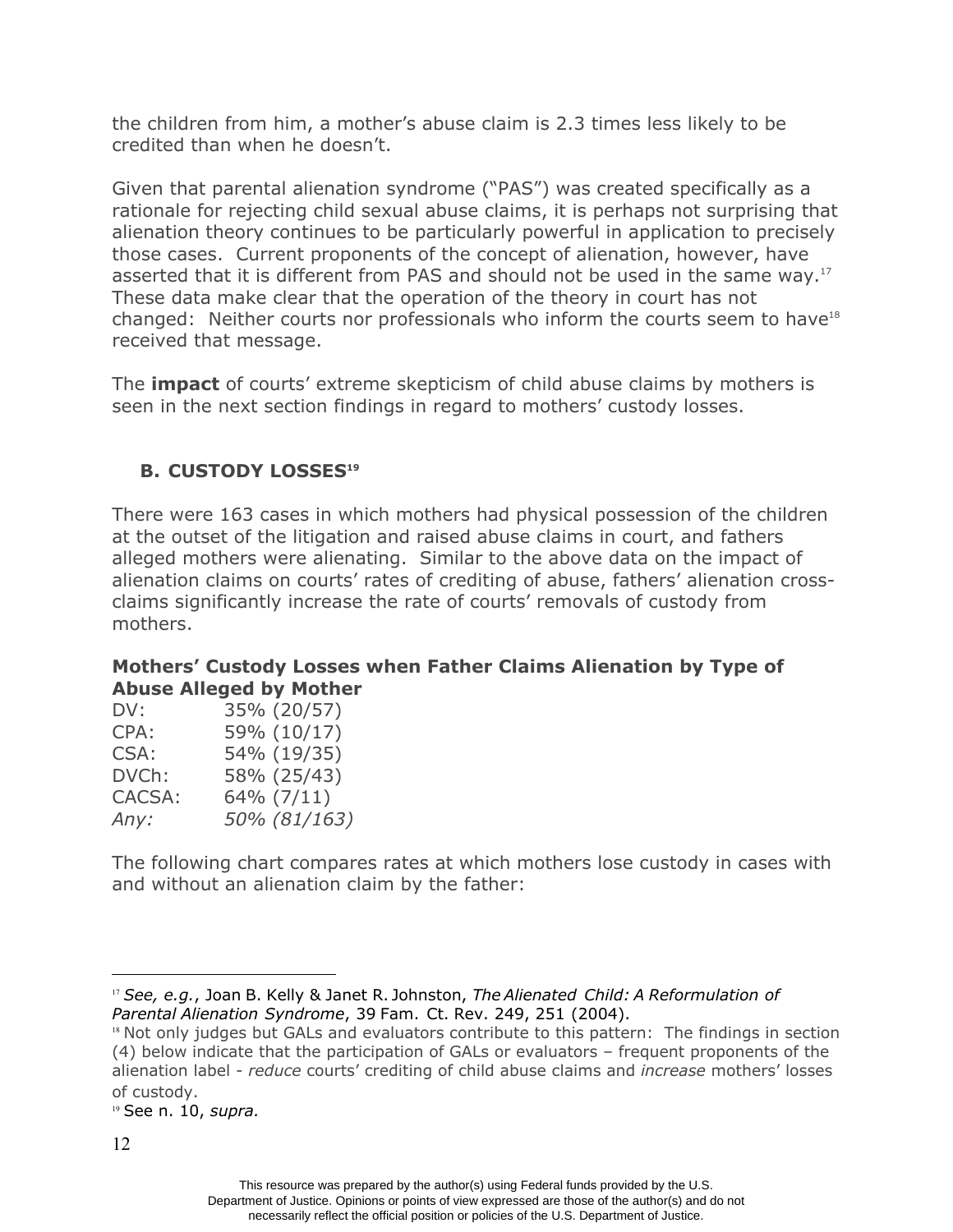

As the chart indicates, when fathers claim alienation, the rate at which mothers lose custody shoots up from over 25% to over 50%. That is, fathers' alienation claims roughly double mothers' rates of losing custody.

When courts **credit the alienation claim,** rates of maternal losses of custody increase more drastically:

# **Mothers' Custody Losses When Courts Credit Fathers' Alienation Claims**

| <b>Type of Abuse Alleged</b> | <b>Mother Lost Custody</b> |
|------------------------------|----------------------------|
| DV:                          | 60% (15/25)                |
| CPA:                         | 59% (10/17)                |
| CSA:                         | 68% (13/19)                |
| DVCh:                        | 79% (19/24)                |
| CACSA:                       | $100\%$ (6/6)              |
| Any:                         | 73% (60/82)                |

Finally, while the numbers are small, the impact of credited alienation is apparent in the finding that it can negate even **credited abuse. Even when courts believe a father has abused a mother, if they also believe the mother is alienating, some mothers still lose custody to the abusive fathers:**

> This resource was prepared by the author(s) using Federal funds provided by the U.S. Department of Justice. Opinions or points of view expressed are those of the author(s) and do not necessarily reflect the official position or policies of the U.S. Department of Justice.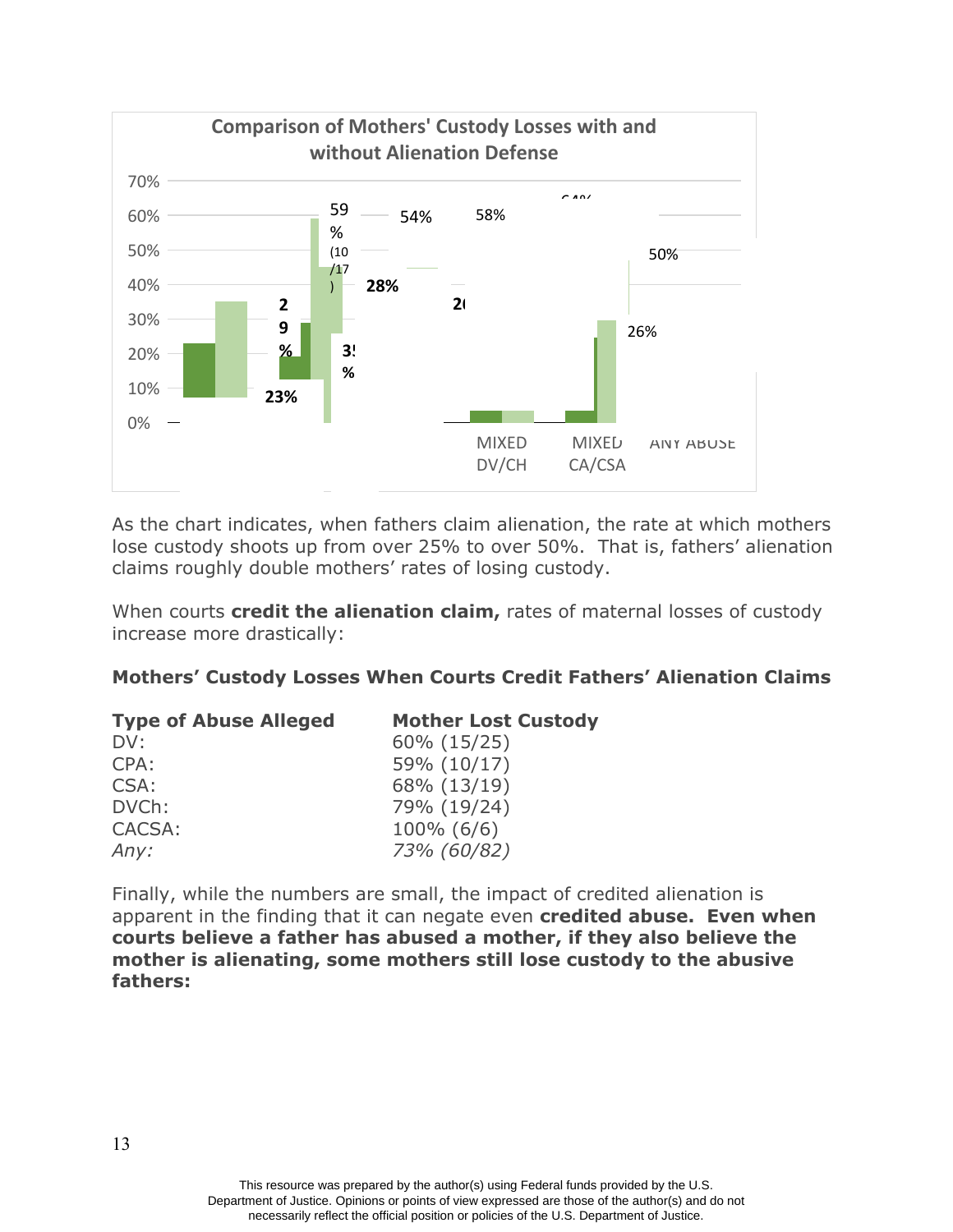### **Mothers' Custody Losses When She is Found to be Alienating and He is Found to be an Abuser**

| <b>Type of Credited Abuse</b> | <b>Mother Lost Custody</b>                                   |
|-------------------------------|--------------------------------------------------------------|
| DV:                           | $29\% (2/7)$                                                 |
| CPA:                          | $0\%$ (no cases where abuse & alienation were both credited) |
| CSA:                          | $0\%$ (                                                      |
| DVCh:                         | $57\% (4/7)$                                                 |
| CACSA:                        | 0% (no cases where both were credited)                       |
| Avg:                          | $43\%$ (6/14)                                                |



literature.<sup>20</sup> As is indicated by the zeros for credited child physical or sexual abuse, no courts were prepared to believe that both a father's child abuse and a mother's alienation were true. That alienation and child abuse are a "zero sum game" in the eyes of the courts is consistent with the original PAS theory – which framed alienation as using false child abuse claims to undercut father's parenting rights. It is, however, *not* how modern "alienation theory" is described in the

# **C. CUSTODY LOSSES IN AKA CASES**

To expand the relatively small numbers in Section (2)(B) above, we add here a brief discussion of the "AKA" cases: those in which a court viewed a mother as alienating in her behavior but did not use the term "alienation."<sup>21</sup>

<sup>20</sup> *See e.g.,* Johnston & Kelly, *supra* note 17.

<sup>&</sup>lt;sup>21</sup> See n. ---, *supra*, noting that cases were coded "AKA" only when courts expressly found a mother to have engaged in an alienating-type behavior. Mere allegations are not included.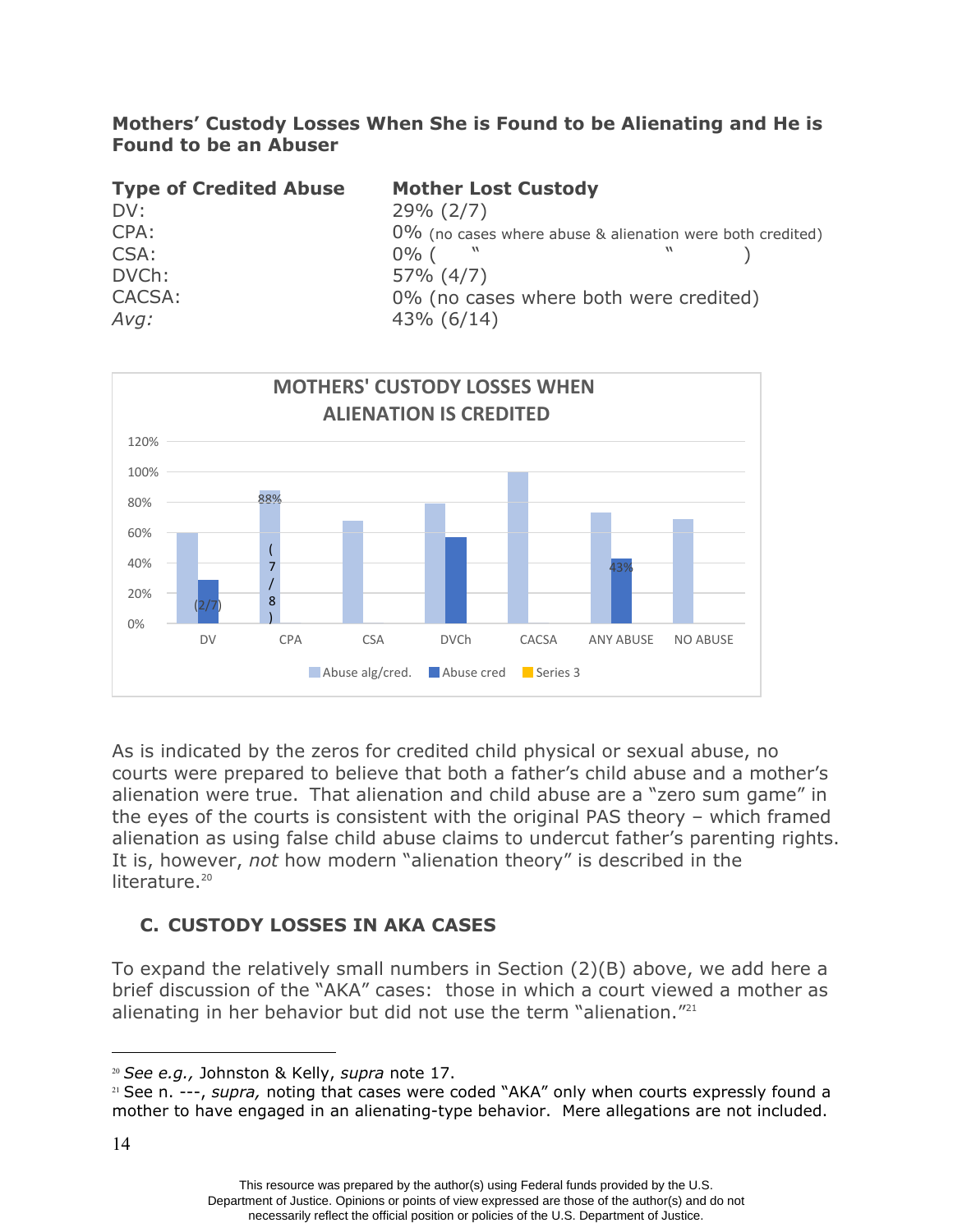# **Mothers' Custody Losses when Found to have Committed AKA**

|              | <b>Custody Losses by Type of Abuse Alleged</b> | <b>Custody Losses When</b><br><b>Abuse was Proven</b> |
|--------------|------------------------------------------------|-------------------------------------------------------|
| <b>DV</b>    | 62% (24/39)                                    | $60\%$ $(3/5)$                                        |
| <b>CPA</b>   | $61\% (17/28)$                                 | $50\% (1/2)$                                          |
| <b>CSA</b>   | 58% (25/43)                                    |                                                       |
| <b>DVCh</b>  | 55% (16/29)                                    |                                                       |
| <b>CACSA</b> | 78% (7/9)                                      | $100\% (1/1)$                                         |
| Any          | 60% (89/148)                                   | $63\%$ $(5/8)$                                        |

 time. This indicates that when mothers are found to be alienators they have These data show that courts' application of alienation-type thinking (that a mother has interfered with the father's rights) without the alienation label, results in similarly high - but not quite as high - rates of custody losses for mothers: Mothers found to be alienators lost custody **73**% of the time; those found to have committed something similar (AKA) lost custody **60**% of the 1.8 times the odds of losing custody compared to when they are judged to have committed similar behavior without the "alienation" label. Thus, while the alienation label is a bit more harmful to mothers, the negative impact of being found to have committed something similar is also great. Among cases where mothers succeeded in proving abuse, while the numbers are too small to hold power, the fact that 63% of these "AKA" mothers also lost custody shows that not only the alienation label, but simply being perceived as undermining a father's parenting rights, can also trump even proven abuse by a father.

# **(3) SELECTED GENDER COMPARISONS22**

We have not completed all the data analyses of the relatively small numbers of gender-reversed cases, but some interesting comparisons are provided here.

# **Gender differences are particularly notable within the alienation dataset:**

First, fathers' and mothers' rates of custody losses differ significantly when one or the other alleges alienation: Across all alienation cases (with and without abuse claims), when fathers alleged mothers were alienators they took custody from her 44% of the time (166/380). When the genders were reversed, mothers took custody from fathers only 28% of the time (19/67). This means that when either parent is accused of alienation, mothers have twice the odds of losing custody compared to fathers in cases with alienation claims.

 $22$  More robust gender analyses are available in the "All Abuse" dataset described in (5), below.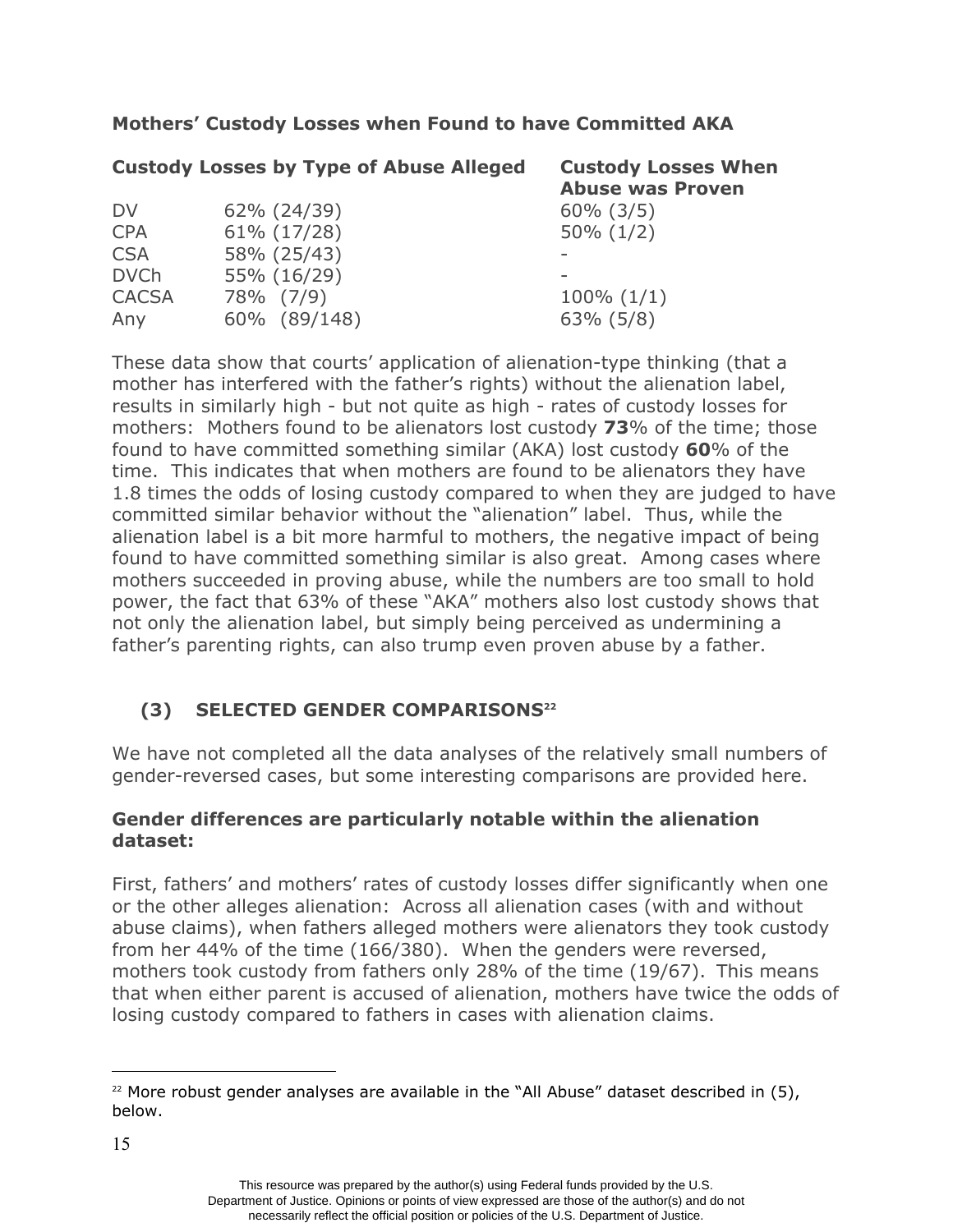the time. $23$ Second, within the cases where one party alleged abuse and the other defended with alienation, mothers accused of alienation lost custody to the fathers they accused of abuse 50% (81/163) of the time, fathers who were accused of alienation by the mother they accused of abuse lost custody only 29% (5/17) of

# **There are also some interesting gender** *parities:*

First, when a parent's claim of **alienation is credited** (across abuse and nonabuse cases), the genders fare equally: Both mothers and fathers lose custody at identical rates when the court deems them an alienator (71%). *Surprisingly, this parity does not carry over to the "AKA" cases, i.e., those where courts found one parent had committed alienation-like behaviors: Where mothers were found to have committed AKA, 63% (155/246) lost custody; where fathers were found to have committed AKA, only 47% (9/19) lost custody.* 

Second, "win"<sup>24</sup> rates are identical (89%) for mothers and fathers when the other parent is found to have committed alienation. Win rates are also very close when one parent *alleges* alienation in the **non-abuse** cases (F 58%, M 56%). This parity shrinks<sup>25</sup>, however, when abuse and alienation are both alleged (fathers win 66%; mothers 52%)

 **Comment on gender differences and parities:** The gender parities in alienation cases *without abuse claims* suggest a nuanced, compelling, and "something-for-everyone" potential explanation of the highly contested matter of how alienation operates in custody litigation. First, the presence in this dataset of more alienation cases *without* abuse claims (357) than with abuse claims (312), as well as the apparent gender neutrality in courts' handling of these non-abuse cases supports the assertions of some alienation specialists that alienation claims are not intrinsically gender-biased and that alienation should not be considered simply a strategy for denying abuse claims. At the same time, however, the contrast between these non-abuse cases and the gendered outcomes in cases where alienation and abuse are cross-claimed, supports the complaints of protective mothers who have sought to prove a father was abusive but were defeated by alienation claims which seemed to negate any validity to the abuse, especially when the alienation was credited. That the same dynamic does not appear in abuse/alienation cases when the genders are reversed, i.e., fathers do not see a statistically significant lower rate of crediting of their abuse claims when mothers cross-claim alienation, suggests that alienation *in abuse cases* continues to be deeply gendered and, in fact, continues to be used effectively to deny mothers' abuse claims.

<sup>&</sup>lt;sup>23</sup> This difference is not statistically significant.

<sup>&</sup>lt;sup>24</sup> Winning is defined as the parent who "substantially won," i.e., received all or part of their own custody/visitation request or defeated the other parent's request. DOCUMENTATION Appendix B (Coding Manual) at 7.

 $25$  The difference is not statistically significant at the .05 level, but it is at the 0.1 level.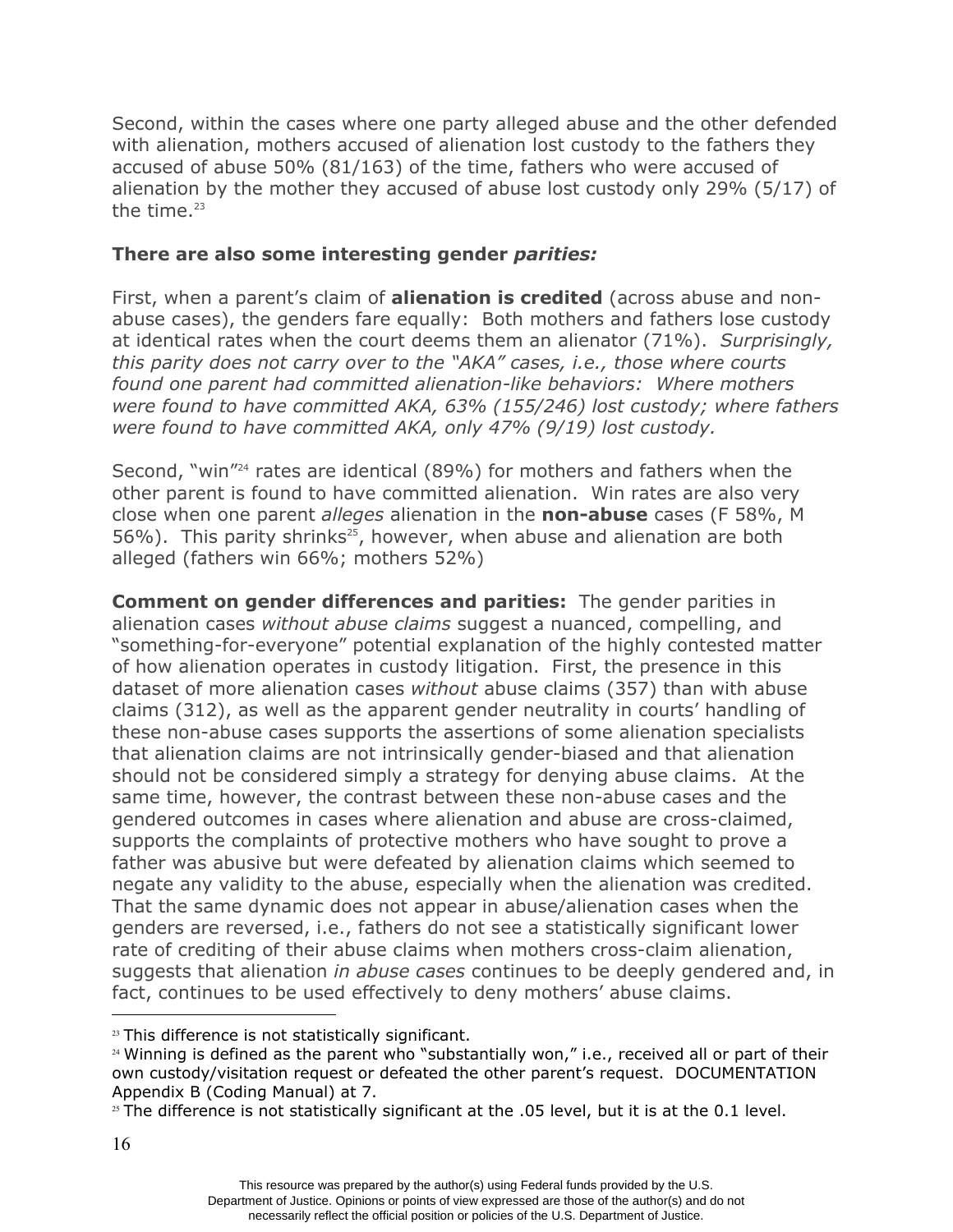# (4) **ALL ABUSE DATASET**

This dataset consists of all 2794 cases where abuse by one parent was alleged, both intrafamilial and extrafamilial, including both alienation and AKA cases. It also includes cases that were excluded from the analytic database because they did not identify a specific type of abuse; here in the "All Abuse" dataset we categorized these as either adult or child physical abuse. We chose to analyze this expanded dataset both to enlarge some data cells, especially in the reverse-gender cases, and because we deem it important to be able to make generalizations about what happens in custody litigation where abuse is alleged in general, without necessarily knowing whether cases involve alienation claims or not.

With this larger dataset, we were able to include consideration of corroboration, and the impact of GALs and Evaluators on crediting of abuse and custody losses.

Two interesting general findings indicate that among all abuse cases, fathers win more than mothers (50% v 47%), and that mothers lose custody more than fathers (32% v 22%).

# **I. CREDITING OF MOTHERS' ABUSE CLAIMS against FATHERS**

# **A. In general**

### **When mothers report abuse by fathers, courts credit abuse claims at the following rates:**

| DV:    | 43% (459/1077) |
|--------|----------------|
| CPA:   | 21% (71/341)   |
| CSA:   | 19% (59/304)   |
| DVCh:  | 48% (197/413)  |
| CACSA: | 16% (9/55)     |
| Any:   | 36% (795/2189) |

**Comment:** On average this dataset indicates a lower rate of crediting (36%) than the abuse-no-alienation analytic dataset (41%); this makes sense since this fuller dataset includes alienation cases where rates of crediting are even lower (26%).

As with the Analytic Dataset, these data demonstrate that courts are much less likely to credit mothers' claims of child abuse than domestic violence: They are 2.8 times less likely to credit child physical abuse and 3.1 times less likely to credit child sexual abuse - than domestic violence.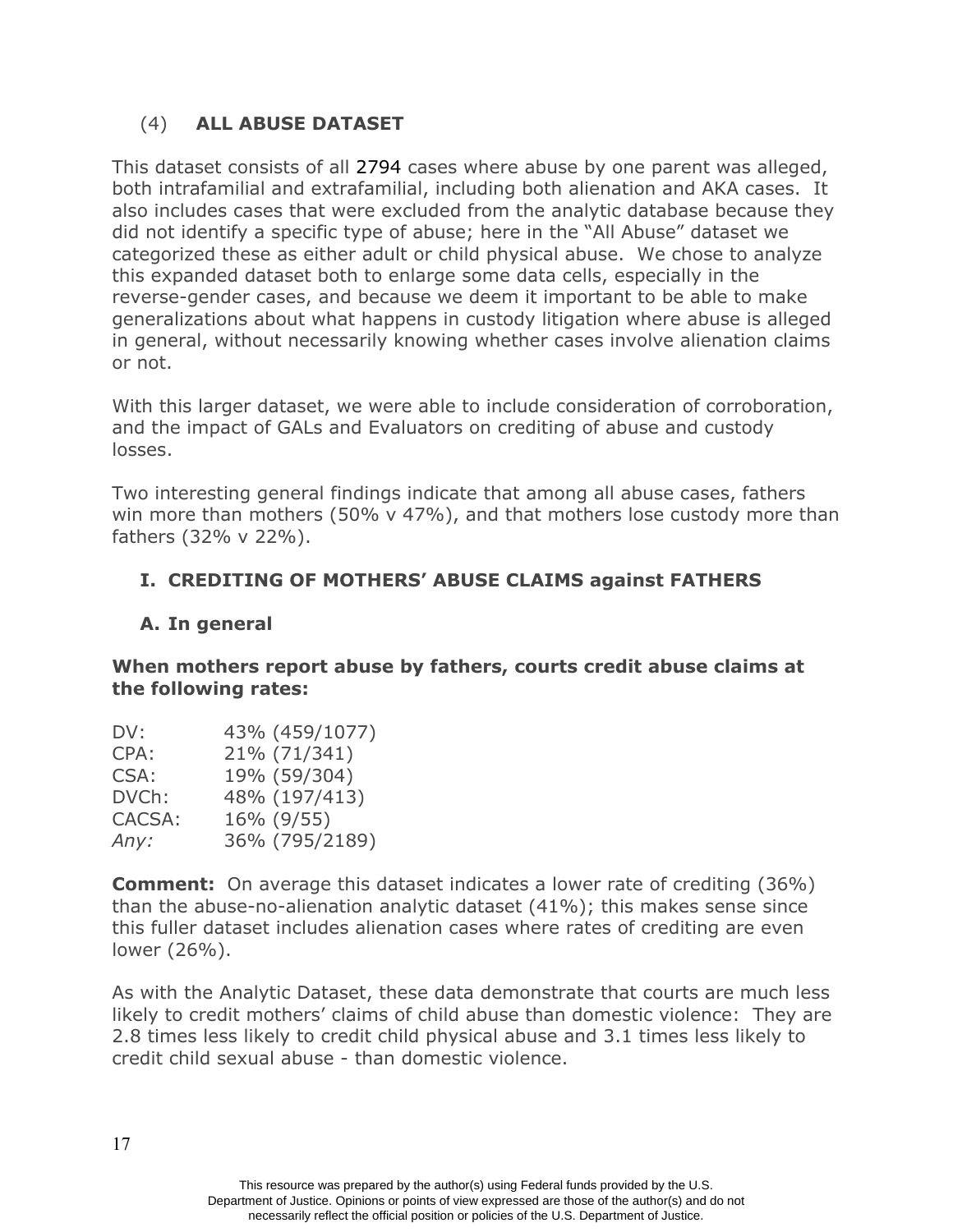# **B. Crediting of Mothers' Claims of Abuse – Corroboration**

Corroboration was coded for a filed or granted protection order, an arrest, or a prosecution for interpersonal violence or abuse.<sup>26</sup> Thus, for example, a claim of child abuse was coded as "corroborated" if there was a CPO or arrest or prosecution for **adult** domestic violence or assaults on other individuals, as well as for **child** abuse.

| <b>Crediting of M's abuse claims</b><br>when corroboration |               | <b>Crediting of M's abuse claims</b><br>when no corroboration |                |  |
|------------------------------------------------------------|---------------|---------------------------------------------------------------|----------------|--|
| DV:                                                        | 36% (123/340) | DV:                                                           | 33% (202/603)  |  |
| CPA:                                                       | 23% (9/40)    | CPA:                                                          | 19% (56/295)   |  |
| CSA:                                                       | 19% (10/53)   | CSA:                                                          | 10% (22/224)   |  |
| DVCh:                                                      | 45% (71/159)  | DVCh:                                                         | 36% (71/199)   |  |
| CACSA:                                                     | $0\%$ (0/7)   | CACSA:                                                        | 11% (5/44)     |  |
| Any:                                                       | 36% (213/599) | Any:                                                          | 26% (356/1364) |  |

 abuse claims by 1.56 (2.68 for any type of child abuse). **Comment:** As would be expected, when comparing cases with no corroboration to cases with corroboration, rates of crediting increase slightly, except among the mixed CACSA category, though this difference is not statistically significant. While rates of crediting are still quite low in general, some form of corroboration increases the likelihood of crediting of mothers'

# **C. Crediting of Mothers' Claims of Abuse – GALs**

Protective parents and their attorneys have claimed that GALs fail to recognize abuse – especially child abuse - or the risk of such abuse. The data are consistent with this critique in that they indicate that the presence of a GAL reduces the rates at which courts credit mothers' abuse claims.

| <b>Crediting of M's abuse claims</b><br><b>When No GAL</b> | <b>Crediting of M's abuse claims</b><br>when GAL Present |  |
|------------------------------------------------------------|----------------------------------------------------------|--|
| 44% (340/779)                                              | 40% (119/298)                                            |  |
| 23% (50/218)                                               | 17% (21/123)                                             |  |
| 21% (38/181)                                               | 17% (21/123) <sup>27</sup>                               |  |
| 47% (131/278)                                              | 49% 66/135)                                              |  |
| $20\% (6/30)$                                              | $12\%$ (3/25)                                            |  |
|                                                            |                                                          |  |

<sup>26</sup>DOCUMENTATION, Appendix B(Coding Manual) at 15-16. Where there was a criminal conviction we coded the abuse as "credited", so those are not included in this analysis.  $27$  The surprising identical numbers in the CPA and CSA categories here were double-checked and are correct.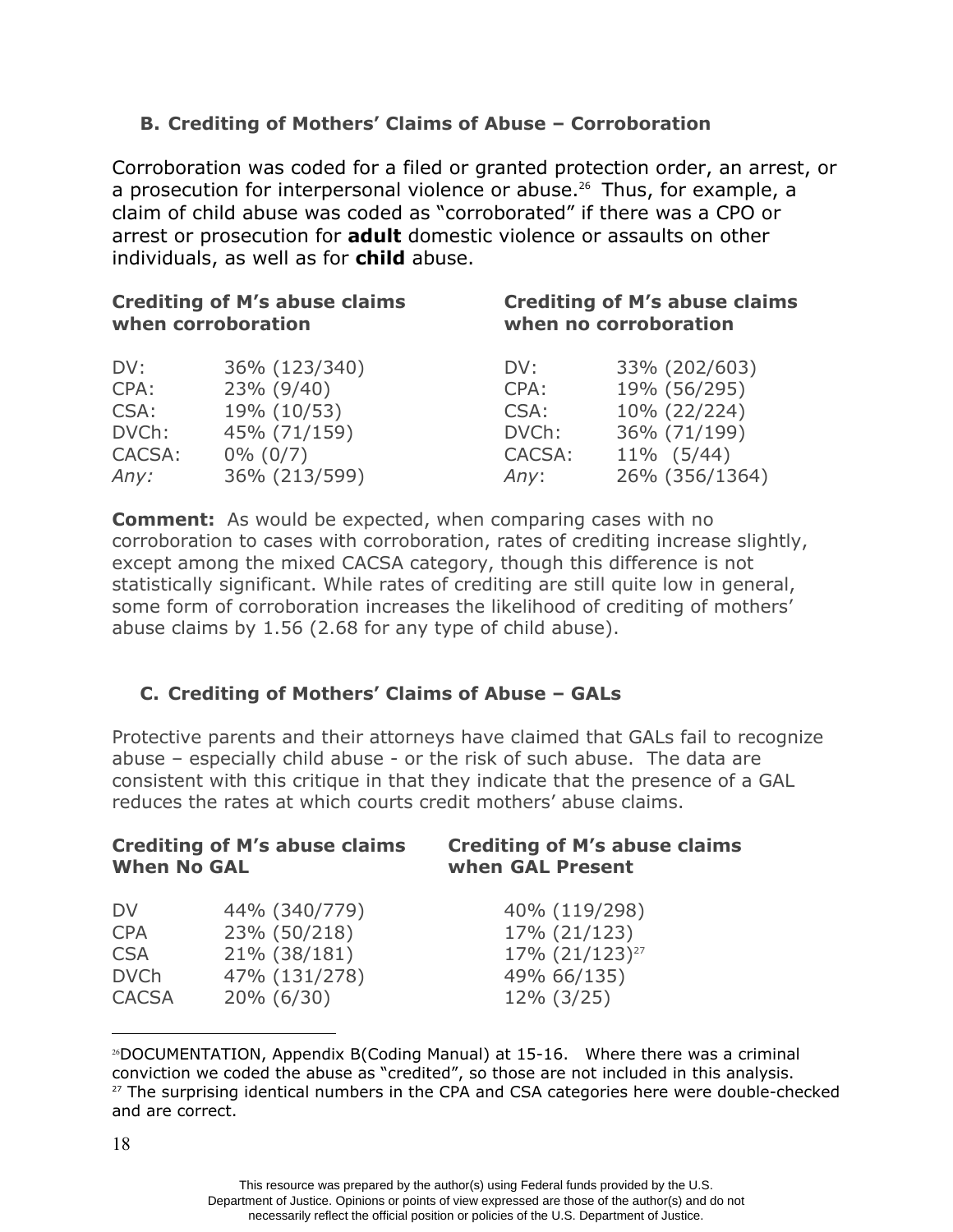Overall, abuse is 1.26 times more likely to be credited *without* a GAL than *with* one (38% v 33%). In contrast, data not included here show that the presence of a GAL has no material impact on the crediting of abuse when alleged by fathers against mothers (32% v 31%).

# **D. Crediting of Mothers' Claims of Abuse – Evaluators**

The study coded the presence of court-appointed neutral custody evaluators. $^{28}$ Anecdotal complaints and research have reported that many custody evaluators fail to recognize abuse or its implications for safety of the children. The data provide support for this critique.

|                | <b>Crediting of M's Abuse Claims</b><br><b>When Evaluator Present</b>                                          |  |  |
|----------------|----------------------------------------------------------------------------------------------------------------|--|--|
| 44% (372/853)  | 39% (87/224)                                                                                                   |  |  |
|                | 16% (14/85)<br>12% (12/97)                                                                                     |  |  |
| 50% (139/277)  | 43% (58/136)                                                                                                   |  |  |
| 38% (624/1624) | $0.4\%$ (1/23)<br>30% (171/565)                                                                                |  |  |
|                | <b>Crediting of M's Abuse Claims</b><br><b>When No Evaluator</b><br>22% (57/256)<br>23% (47/207)<br>28% (9/32) |  |  |

These data indicate that mothers reporting abuse by a father do not benefit when there is a court-appointed evaluator in the case. Abuse is 1.44 times more likely to be credited by the court if there is no evaluator (38% v 30%). The difference is particularly strong when it comes to child sexual abuse, which is **half as likely to be credited** (reduced from an already low rate) if there is an evaluator in the case. Future publications will discuss the reality that most neutral custody evaluators lack expertise in child sexual abuse, indicating that their skepticism is not a product of greater knowledge.

**Gender:** Again, as with GALs, the impact of Evaluators on mothers' credibility stands in contrast to the virtually complete lack of impact of an evaluator's presence on the crediting of fathers' claims of abuse against mothers (33% v 32%).

<sup>28</sup> *See* Coding Manual at 22-23.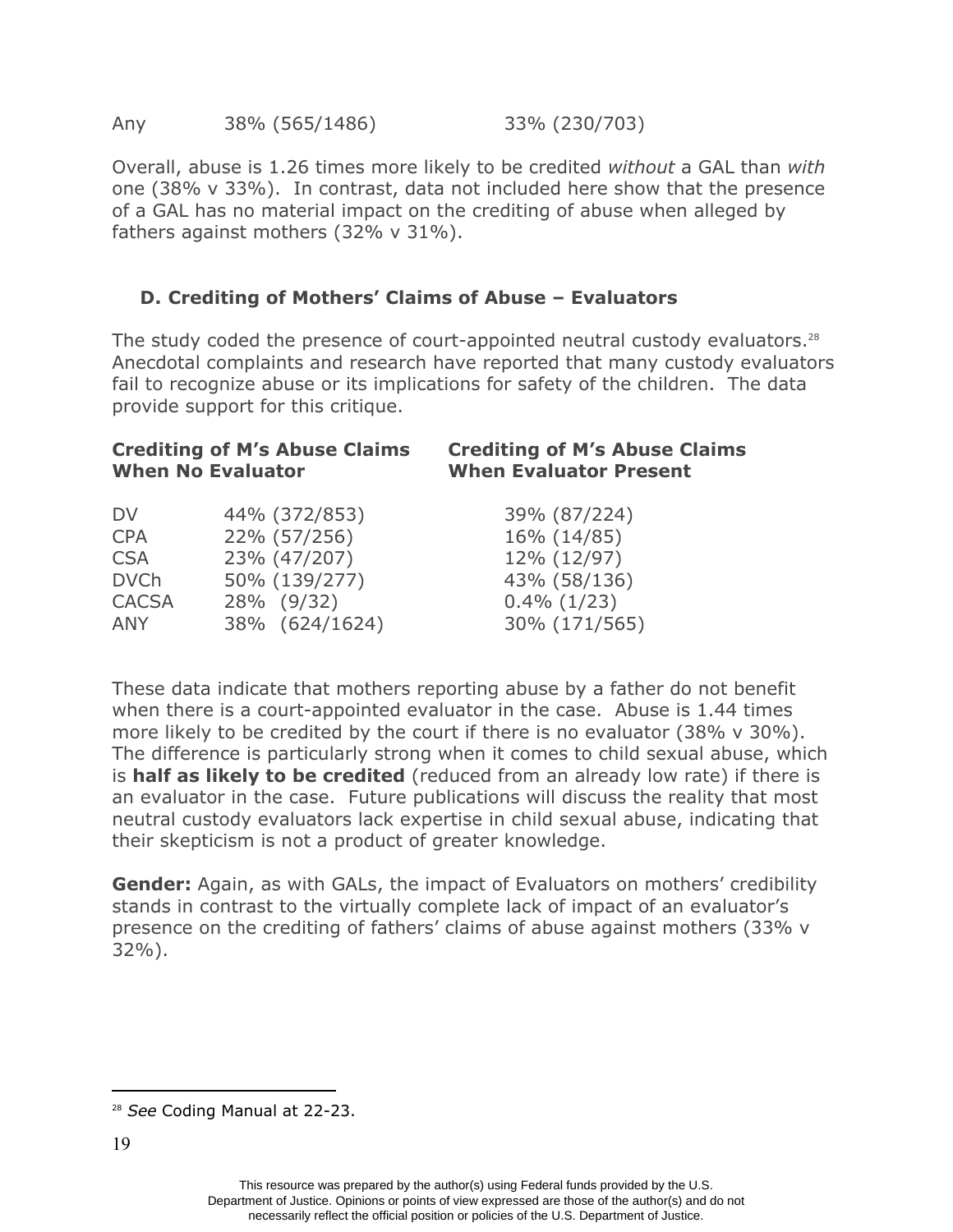# **II. LOSS OF CUSTODY – Gender Comparisons**

There were 1353 cases in which mothers started with physical possession of the children, and alleged some type of abuse by the father in the custody litigation. In this all-abuse dataset, they lost custody a bit more often but close to the rates found in the analytic dataset in cases without alienation defenses (approximately 25%). There were 127 cases in which fathers started with physical possession of the children, and alleged abuse by the mother.

# **A. Custody Switches Overall**

| <b>Mothers' Custody Losses</b><br>when Alleging Abuse |                | <b>Fathers' Custody Losses</b><br>when Alleging Abuse |              |  |
|-------------------------------------------------------|----------------|-------------------------------------------------------|--------------|--|
| DV:                                                   | 22% (146/656)  | DV:                                                   | 14% (6/43)   |  |
| CPA:                                                  | 34% (62/185)   | CPA:                                                  | 11% (7/65)   |  |
| CSA:                                                  | 32% (68/211)   | CSA:                                                  | $33\% (2/6)$ |  |
| DVCh:                                                 | 32% (89/276)   | DVCh:                                                 | $0\% (0/12)$ |  |
| CACSA:                                                | 56% (20/36)    | CACSA:                                                | $0\% (0/1)$  |  |
| Any:                                                  | 28% (384/1353) | Any:                                                  | 12% (15/127) |  |

Here, as in the analytic dataset, mothers who report abuse in custody litigation face significant risks of losing custody to the alleged abuser, ranging from 22% to 56%. As also seen earlier, mothers' risks of losing custody are significantly higher when they allege child abuse than when they allege adult abuse: When a mother alleges any type of child abuse she is 1.8 times more likely to lose custody than when she alleges DV; when she alleges *mixed physical and sexual child abuse,* her odds of losing custody increase to 4.4 times higher than when she alleges DV.

The gender contrast here is also stark: Mothers are nearly 3 (2.9) times more likely than fathers to lose custody when alleging abuse by the other parent; when they allege child abuse their odds of losing custody increase to 4.2 times more than fathers'.

# **B. Custody Switches to** *Proven Abuser*

| <b>Mothers' Custody Losses</b><br><b>Despite Proven F Abuse</b> |              | <b>Father's Custody Losses</b><br><b>Despite Proven M Abuse</b> |               |  |
|-----------------------------------------------------------------|--------------|-----------------------------------------------------------------|---------------|--|
| DV:                                                             | 12% (35/285) | DV:                                                             | $10\% (2/20)$ |  |
| CPA:                                                            | 24% (8/34)   | CPA:                                                            | $0\% (0/23)$  |  |
| CSA:                                                            | $2\% (1/46)$ | CSA:                                                            | $0\% (0/1)$   |  |
| DVCh:                                                           | 14% (19/133) | DVCh:                                                           | $0\% (0/6)$   |  |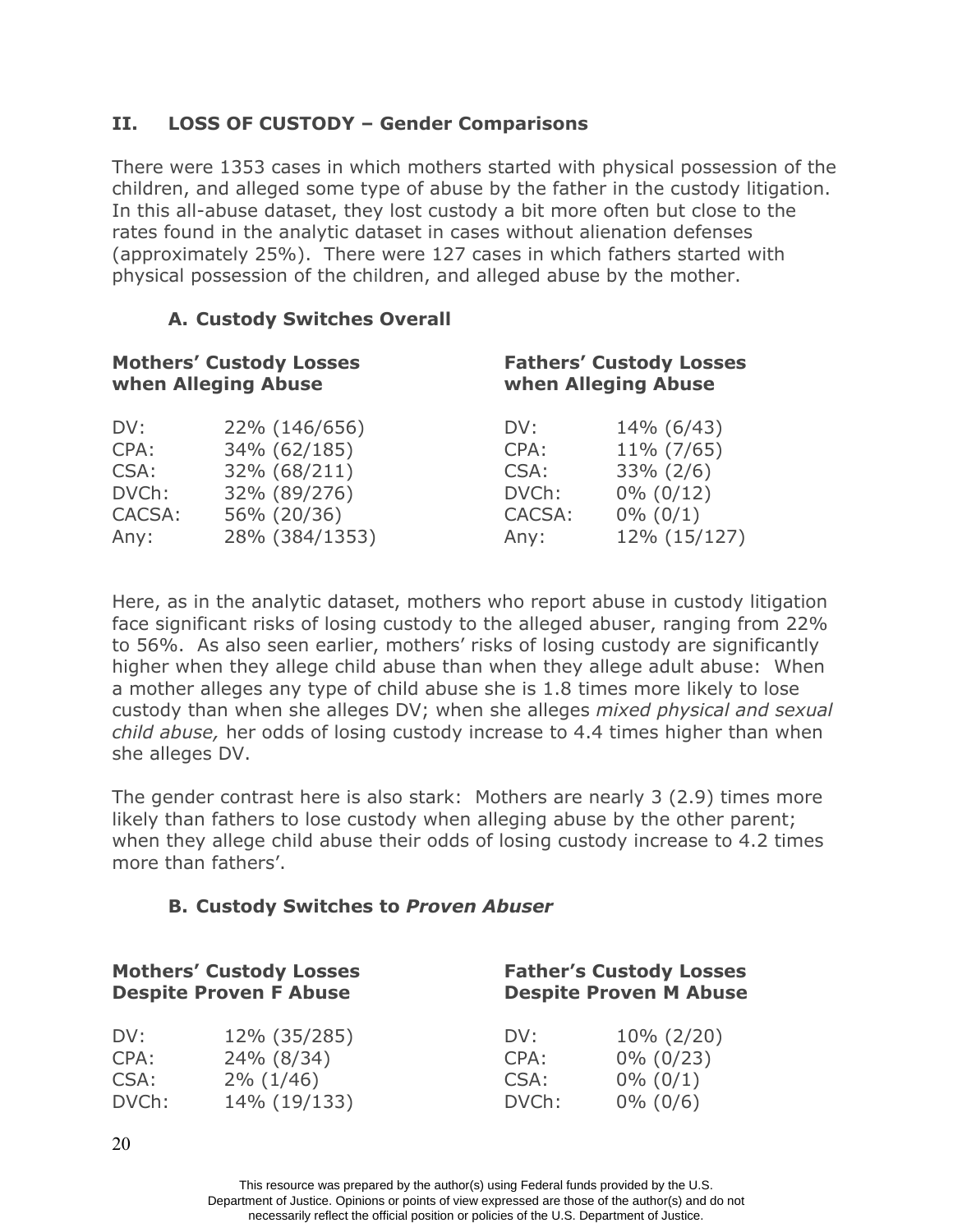| CACSA: | $17\%$ (1/6) | CACSA: | $0\% (0/1)$  |
|--------|--------------|--------|--------------|
| Any:   | 13% (64/505) | Any:   | $4\% (2/51)$ |

Perhaps the most notable entry here is the comparison between fathers and mothers who prove the other parent committed child physical abuse. While fathers who are proven to have committed child physical abuse still take custody from the mother 24% of the time, mothers proven to be child abusive *never received custody*. While it is surprising that any parent proven to have committed child abuse would receive custody, it is possible to conceive of facts that could justify this; however, the 0 under fathers' custody losses reflects the more logical, yet apparently gender-biased reality.

# **C. Custody Switches – GALs**

| <b>Mothers' Custody Losses - With GAL</b> |               |              | <b>Without GAL</b> |  |  |
|-------------------------------------------|---------------|--------------|--------------------|--|--|
| <b>DV</b>                                 | 28% (50/180)  | DV           | 21% (96/466)       |  |  |
| <b>CPA</b>                                | 51% (35/69)   | <b>CPA</b>   | 23% (27/116)       |  |  |
| <b>CSA</b>                                | 36% (30/83)   | <b>CSA</b>   | 30% (38/128)       |  |  |
| <b>DVCh</b>                               | 37% (34/92)   | <b>DVCh</b>  | 30% (55/184)       |  |  |
| <b>CACSA</b>                              | 79% (11/14)   | <b>CACSA</b> | $41\%$ (9/22)      |  |  |
| Any                                       | 36% (159/437) | Any          | 25% (225/916)      |  |  |

#### **Fathers' Custody Losses – GALs**

#### DV 8% (1/12) CPA 13% (3/24) CSA 0% (0/2) DVCh 0% (0/4)  $CACSA$ Any 10% (4/42) DV CPA CSA DVCh **CACSA** Any 16% (5/31) 10% (4/41) 50% (2/4) 0% (0/8) 0% (0/1) 13%

**Without GAL**

As in the analytic dataset, GALs hurt protective mothers' cases: Mothers are 1.76 times more likely to lose custody when a GAL is present, increasing to 3.4 times when alleging physical child abuse and **5.3** times when alleging mixed physical and sexual child abuse.

In contrast, GALs have no significant impact on protective fathers' likelihood of losing custody. The net effect is that GALs greatly intensify gender differences in these cases: Without a GAL a mother alleging any abuse is 2.2 times more likely to lose custody than a father; with a GAL, that same mother is **5.4** times more likely than a father to lose custody. When alleging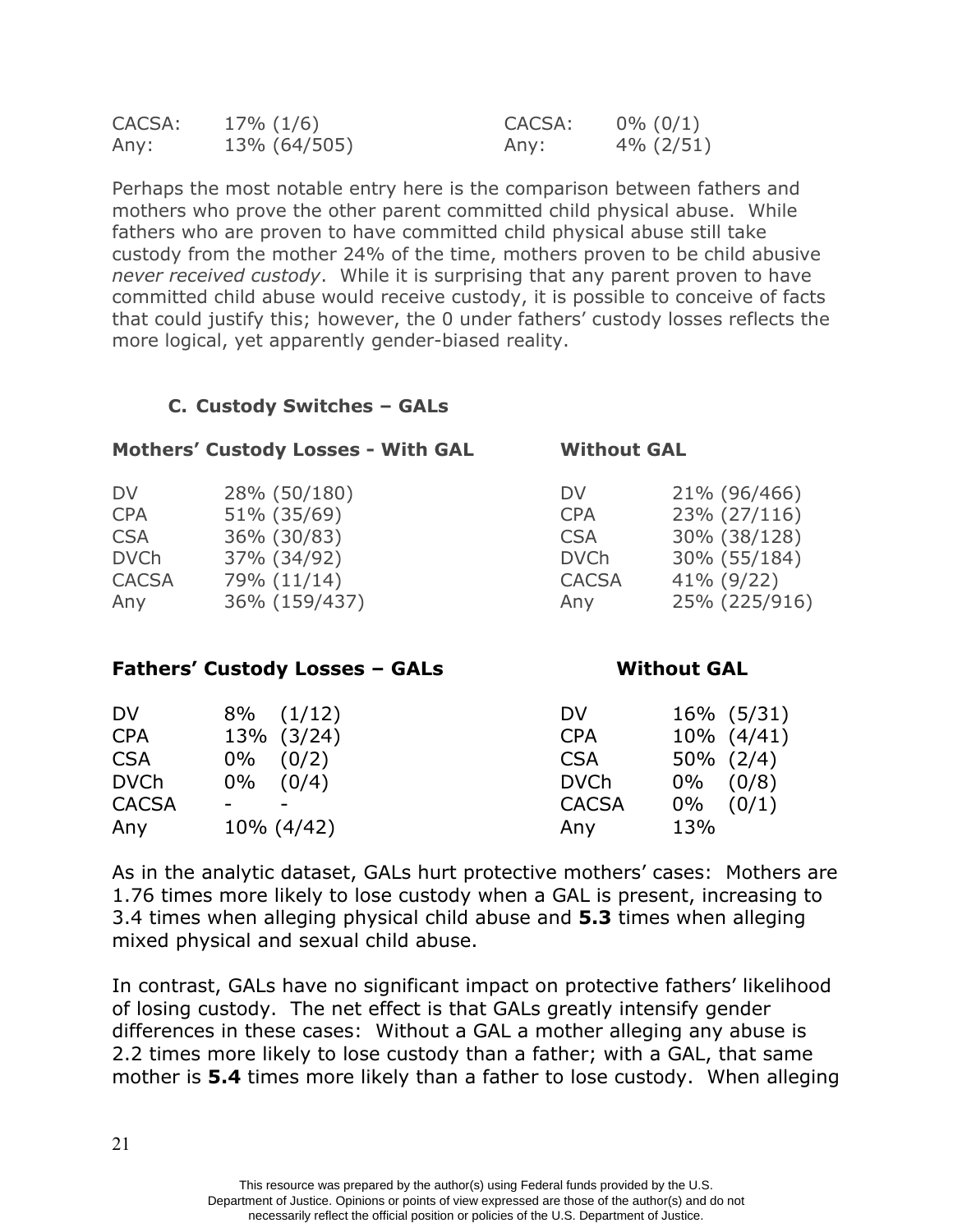any type of child abuse, without a GAL, mothers are 3.2 times as likely to lose custody as fathers; with a GAL those odds increase to **6.6.**

# **D. Custody Switches – Evaluators**

# **Mothers' Custody Losses – with Evaluator Without Evaluator**

| DV           | 34% (47/140)   | DV           | 20% (99/506)  |
|--------------|----------------|--------------|---------------|
| <b>CPA</b>   | 52% (26/50)    | <b>CPA</b>   | 27% (36/135)  |
| <b>CSA</b>   | 48% (35/73)    | <b>CSA</b>   | 24% (33/138)  |
| <b>DVCh</b>  | 40% (40/99)    | <b>DVCh</b>  | 28% (49/177)  |
| <b>CACSA</b> | $80\% (12/15)$ | <b>CACSA</b> | 38% (8/21)    |
| Any          | 42% (160/377)  | Any          | 23% (224/976) |

Mothers are 2.48 times more likely to lose custody when an evaluator is present than not, increasing to nearly 3 (2.98) times more likely when alleging physical child abuse, and **6.5** times more likely when alleging both physical and sexual child abuse.

| <b>Fathers' Custody Losses - with Evaluator</b> |  | <b>Without Evaluator</b> |
|-------------------------------------------------|--|--------------------------|
|                                                 |  |                          |
|                                                 |  |                          |

| $25\%$ (2/8)   | DV           | $11\%$ (4/35)  |
|----------------|--------------|----------------|
| $14\%$ (2/14)  | <b>CPA</b>   | 10% (5/51)     |
| $50\%$ $(1/2)$ | <b>CSA</b>   | $25\%$ $(1/4)$ |
| $0\% (0/6)$    | <b>DVCh</b>  | $0\%$ (0/6)    |
|                | <b>CACSA</b> | $0\%$ $(0/1)$  |
| 17% (5/30)     | Any          | 10% (10/97)    |
|                |              |                |

These data indicate that the presence of an evaluator has no statistically significant effect on protective fathers' custody losses. (While the fathers' custody losses are more "frequent" with evaluators, the frequencies lack power given the very small numbers.)

Thus, the presence of evaluators also exacerbates the gender difference in custody cases where a parent alleges abuse: When there is no evaluator, a mother alleging abuse is 2.6 times as likely to lose custody as a father; *with* an evaluator, they are 3.7 times as likely to lose custody. When alleging physical child abuse, mothers are 3.3 times as likely to lose custody as fathers when there is no evaluator; when there is an evaluator, mothers their odds of losing custody are 6.5 times higher than fathers'.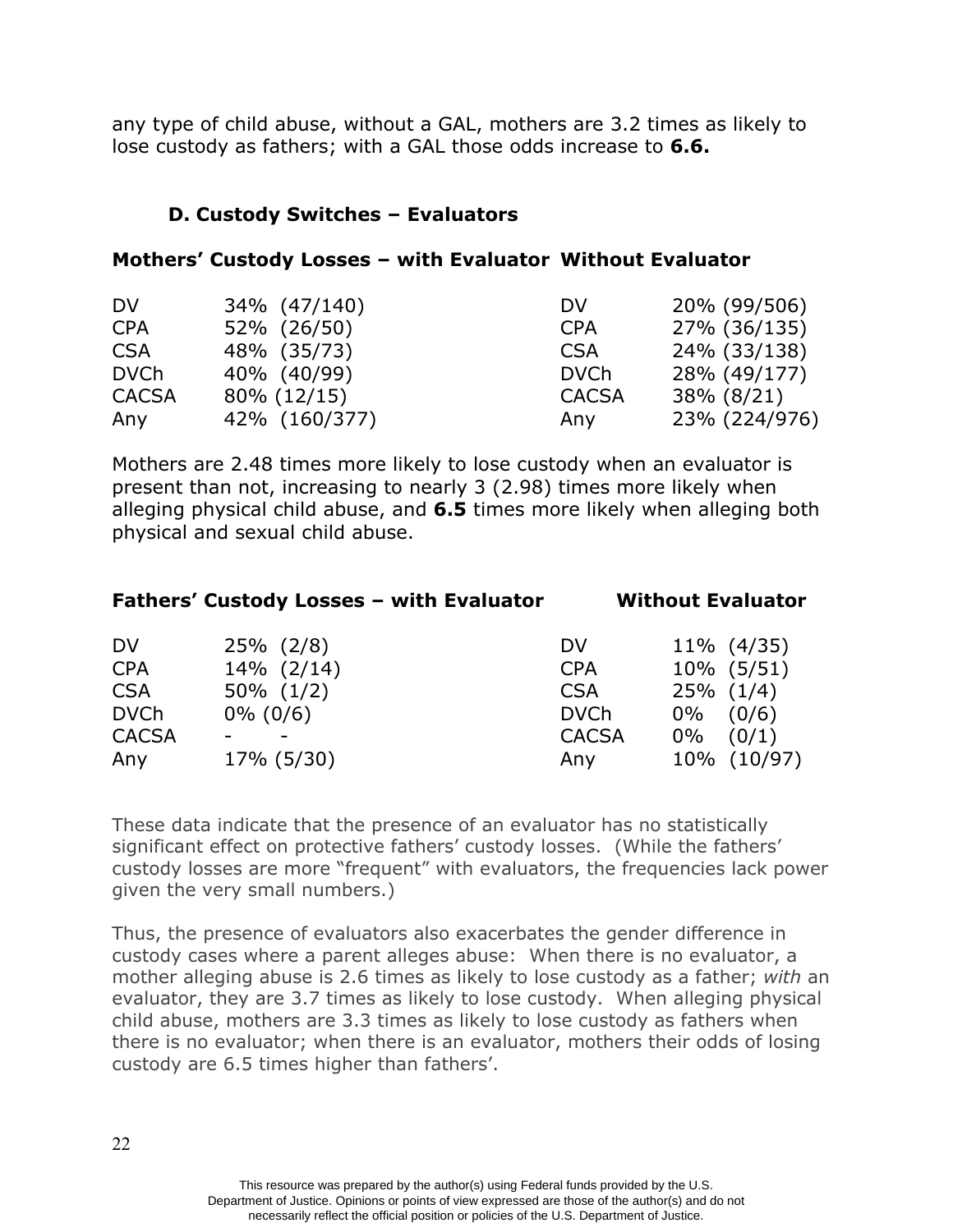#### **Brief Summary of Findings**

The core findings from this study provide strong support for the critiques of family courts' handling of cases involving mothers' claims of abuse by fathers. The data show that courts are excessively skeptical of child physical and sexual abuse reports, are likely overly skeptical of domestic violence claims, and sometimes award custody to known abusers. Overall, mothers reporting abuse - particularly child abuse - are losing custody at high rates.

The data also support the critiques of parental alienation theory as it is used in custody litigation. Alienation virtually doubles the rates of mothers' custody losses while halving the rate at which mothers' abuse claims are believed. It operates powerfully as a defense for fathers accused of abuse, but not mothers accused of abuse.

Finally, the data also support protective parents' critiques of GALs and custody evaluators – these purportedly neutral professionals tend to benefit fathers accused of abuse, and increase rates of mothers' custody losses to such fathers.

#### **Policy Implications**

These findings warrant action in several domains.

#### **Education of Court Professionals**

Many family court judges and affiliated/appointed professionals see themselves as neutral, while entertaining a general skepticism toward women alleging abuse. The study's data indicated that there is widespread gender bias in courts' handling of these abuse claims. They also indicate that child abuse claims are extensively under-validated, putting children at great risk. Courts and affiliated professionals should therefore be educated about these data and encouraged to

23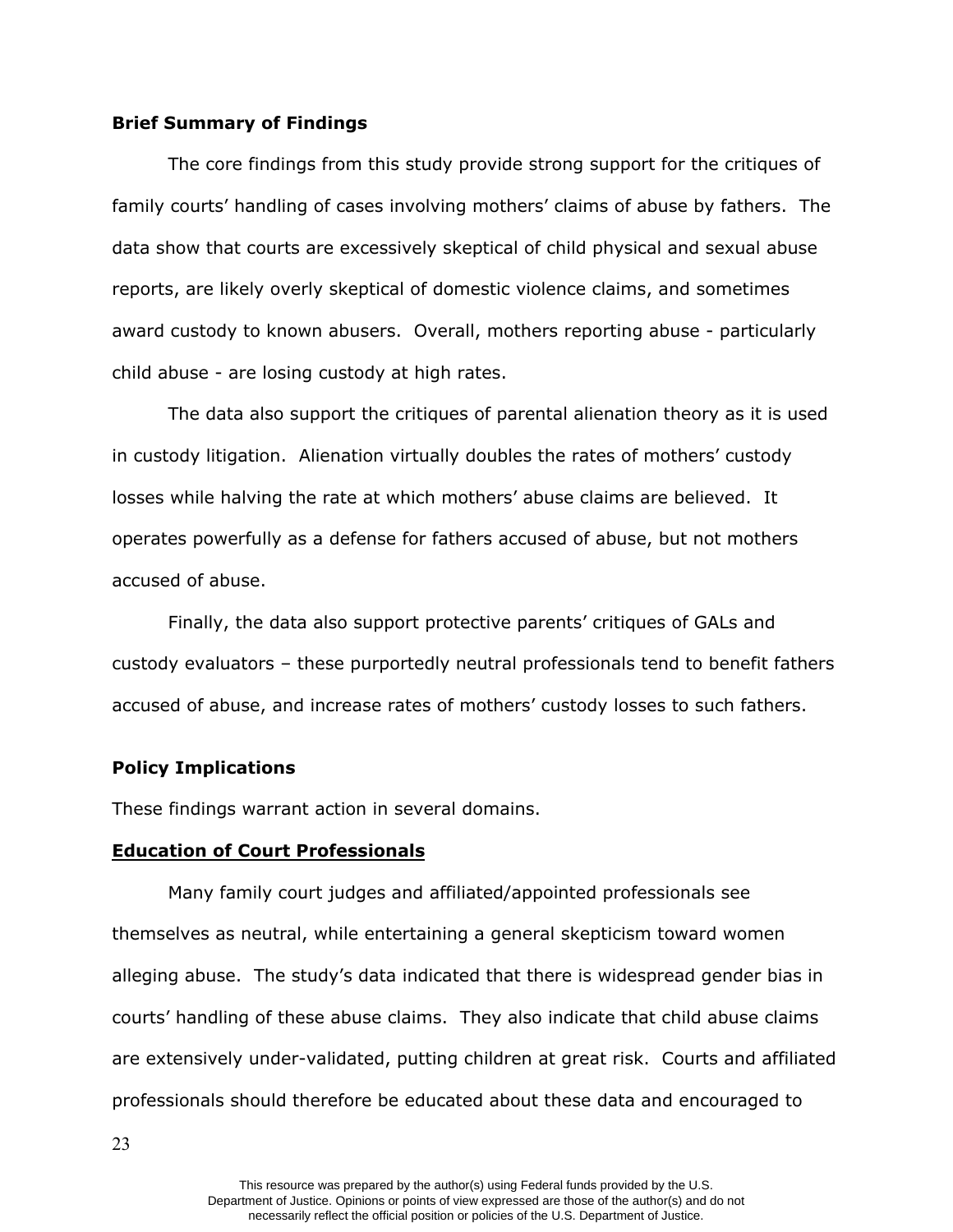challenge their own and others' implicit biases, through mandated and voluntary trainings. In addition, such professionals should be required to participate in training on child physical and sexual abuse, to refute common misconceptions that are used to deny such claims. Alienation theory plays a significant role in the denial of child abuse reports. This study should be used to deconstruct those misconceptions and develop new and mandated trainings to return courts to their most important mission: protecting at-risk children.

Family courts continue to rely on parental alienation theory in large part because it is endorsed by respected, mental health professionals considered leaders in the field. Workshops and conferences sponsored by the Association of Family and Conciliation Courts, and attended by family court professionals from around the nation and around the world, include training sessions on parental alienation. Such professionals must be educated on the biased application of that theory where abuse is concerned. The results of this study should be included in seminars and training materials for judges and all court professionals who deal with custody of children.

#### **Child Welfare Professionals**

Child welfare agencies also regularly discredit child abuse claims when raised by a mother in custody litigation, often based on alienation theory. It is critical for social service professionals who deal with child maltreatment to be educated on the biases implicit in alienation theory and its application to parents in custody litigation. The federal government can legislate the terms on which state child welfare agencies operate through federal funding streams authorized by the Child Abuse Prevention and Treatment Act (CAPTA). Therefore, Congress should consider

24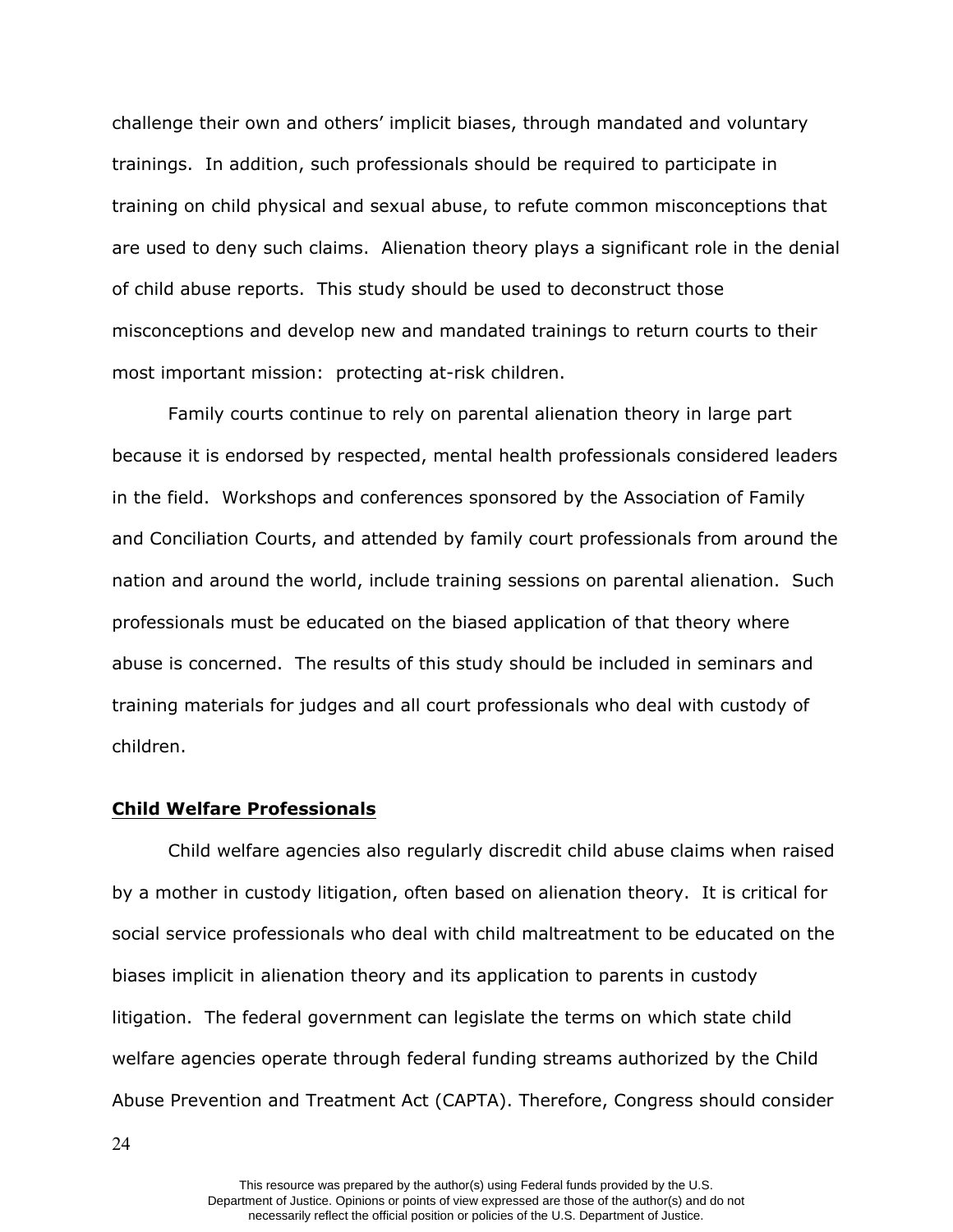amending CAPTA to prohibit child welfare agencies from applying alienation theory in assessing child maltreatment reports, and to require education about these data and the scientific and logical flaws in alienation theory.

#### **Lawyers**

Lawyers handling cases at trial for survivors of abuse and protective parents need to be aware of these data to prevent or prepare for unfavorable outcomes. They may want to consider presenting some of the findings from this study to educate judges who are weighing the opinions of GALs and evaluators and are themselves trying to adjudicate hotly contested claims of abuse and alienation. Lawyers in appeals of such cases should consider citing these data in their appellate briefs, and especially, briefs of *amici curiae.* Lawyers may need to frame these data expressly in terms of gender bias in order to obtain serious review by courts.

#### **Federal and State Legislation**

The study findings lend themselves to myriad legislative changes. State legislators should consider excluding or constraining the use of parental alienation in custody cases where abuse is alleged. They should consider requiring judges and any other appointed neutral professionals to complete expert training on child physical and sexual abuse, including the ways alienation theory is improperly used to deny abuse and to fuel misconceptions about how abused children and abusing parents behave. They should consider adopting requirements for such training and a minimal degree of expertise in child abuse and domestic violence before an individual may be appointed as a neutral professional in a custody case.

The U.S. House of Representatives has already passed [H.Con.Res.72](https://H.Con.Res.72), stating that child safety should be the primary concern of family courts in making custody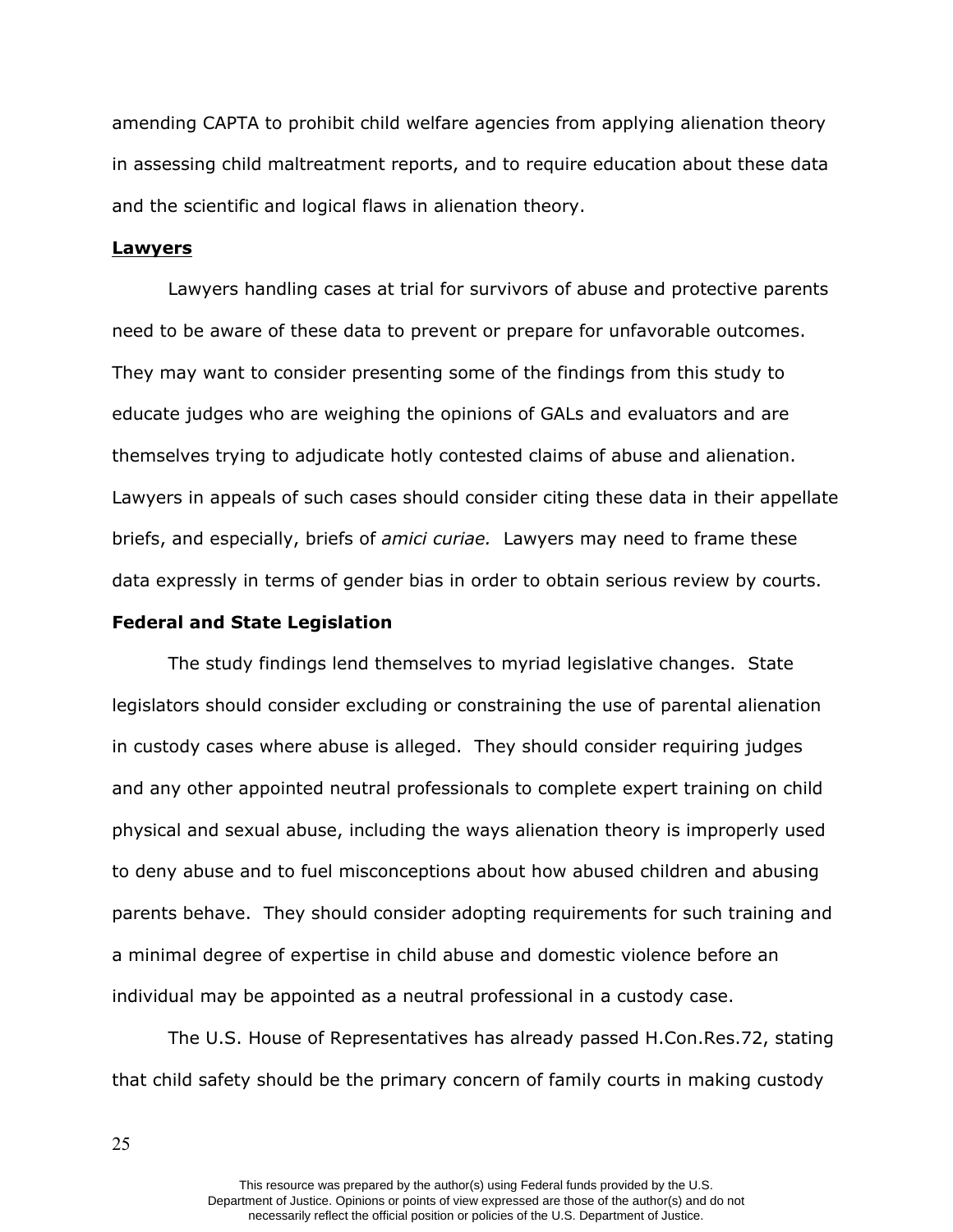decisions. The Resolution urges state courts and policymakers to ensure that only valid scientific evidence is considered in family courts and that abuse/danger claims are resolved before considering other "best interest" factors (such as "friendly parent" or alienation-type considerations). This Resolution can and should be used in state legislatures to push more protective statutes such as those described above.

#### **Review and Modifications to government-funded programs**

A number of Access and Visitation (AV) programs funded by the Office of Child Support Enforcement of the Department of Health and Human Services have drawn on parental alienation theory. For example, AV contracts obtained from certain grantees in the State of Texas listed parental alienation as one of the services allowed by the AV program, and claimed that that parental alienation theory was endorsed by the enabling federal legislation. That language was ultimately removed after it was brought to the attention of a program manager, and discovered that the legislation had been distorted.

Another program (in Arizona) permitted courts to require parents who failed to comply with court-ordered visitation to attend a four-hour class on parental alienation (sometimes under other names).<sup>29</sup> Another common program required by courts and sometimes funded by federal agencies may involve "reunification counseling," a method spawned by alienation theory, which has been subject of even greater critique.

<sup>29</sup> Jessica Pearson & David Price, *Access and Visitation Programs: Promising Practices,*  Department of Health and Human Services, Administration for Children and Families, Office of Child Support Enforcement, 2004, pii, and p. 64.